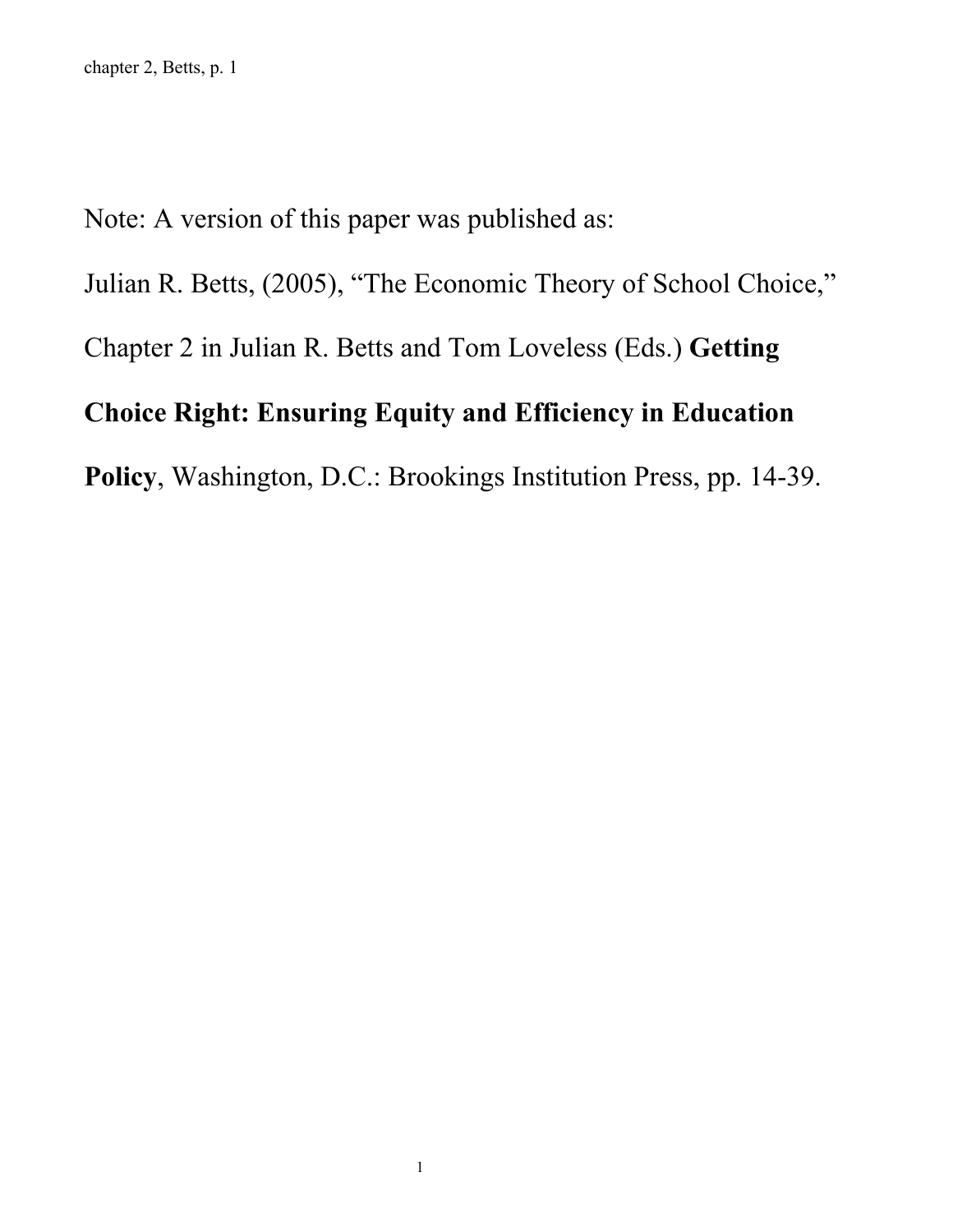# **Chapter 2**

# **Economic Theory of School Choice**

#### **by Julian R. Betts**

In a variety of forms, school choice is making gains in America's K--12 school systems. At one end of the spectrum are open-enrollment programs that allow students to switch from their local school to other public schools in the same district (or in some cases, other districts) subject to space being available. In addition, almost all states now have provisions for charter schools. At the other end of the spectrum are experimental voucher programs in cities such as Milwaukee that provide public subsidies to students to enroll in local private schools.

School choice, especially its more radical variants such as vouchers, has attracted strong reactions, both positive and negative. In light of this public controversy, it makes sense to take a step back from the fray to think through just why school choice might improve education. Because it is clear that school choice is not about to disappear, it also makes sense for all those who care about K--12 education, regardless of their beliefs about the wisdom of school choice, to examine how school choice should be implemented. This chapter seeks to provide some insights on the why and how of school choice. It draws insights from economic theory, which has developed a mathematical model of outcomes in markets under various assumptions about the degree of competition in the given market. This is directly relevant to school choice because the idea of choice programs is to create a competitive market that forces schools to compete for consumers (families and their students).

The first question I address is the theoretical case for why school choice would improve on the traditional system in which students are compelled to attend their local neighborhood school. The second question I address is how to implement school choice. Theory provides insights here because it yields specific warnings about what can go wrong in markets. The chapter devotes considerable attention to what can go wrong with school choice and offers some concrete suggestions for ways to minimize the potential problems. A second implementation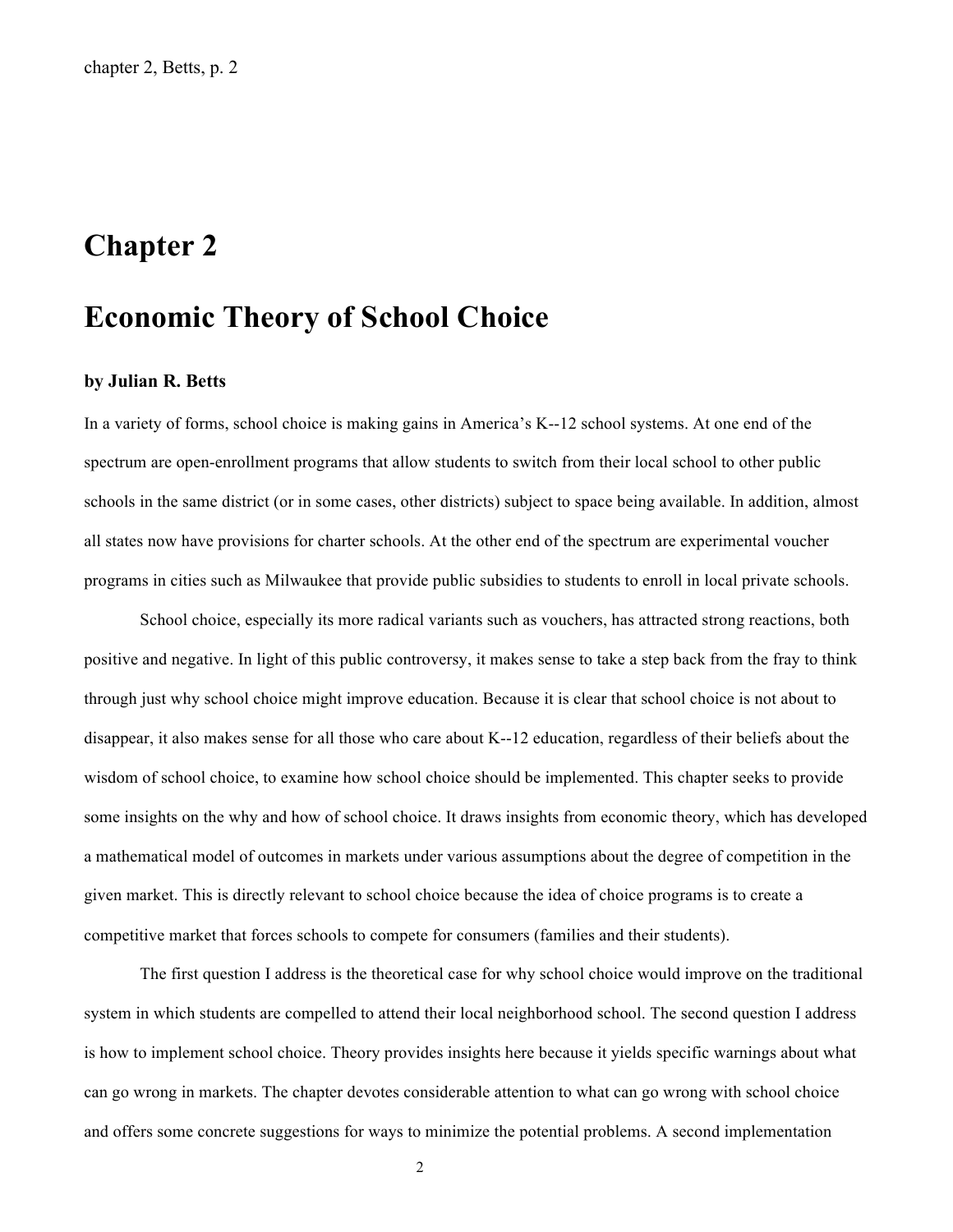issue concerns inequality in outcomes across different students and their families. Again, economic theory provides insights into mechanisms that might reduce some very real concerns that school choice in practice will lead to large variations in the quality of education received by all students.

While the chapter draws frequently from the well of economic theory, the goal of the analysis is to provide some new---and accessible---insights.

#### **The Theoretical Case for School Choice**

For the most part, public school students are required to attend their local neighborhood elementary school and the middle and high schools that are in the same feeder pattern. So roughly speaking families choose a school for their children in one of two ways, either by placing them into private schools or by choosing a public school through their residential decisions. For the last three decades only about 10--13 percent of K--12 students in the United States attended private schools, probably in part because the cost poses a barrier to some. Public school choice is also limited in the sense that most families have a limited number of neighborhoods in which they can afford to live. Taking this further, one could argue that the school district can act as a monopoly provider of educational services. What are the relative outcomes between this simplified world, in which families have virtually no choice among public schools for their children, and a world with school choice, in which parents could enroll their children in any of a large number of schools? Economic theory provides an analysis of these two extremes of monopoly or perfect competition. In the former, a single provider dominates the market; in the latter, there is a large number of providers and buyers (families and their students), none of which is sufficiently influential to manipulate the market outcomes.

#### **Perfect Competition**

When the market for a specific good or service is composed of a very large number of buyers and sellers, perfect competition is likely to emerge. Perfectly competitive markets have one marvelous property: if the conditions for perfect competition are met, then no buyer or seller could become better off without making at least one other agent worse off. Economists call this Pareto efficiency. The market is economically efficient in the sense that resources are not wasted and there is no way to make individual consumers of the service or product better off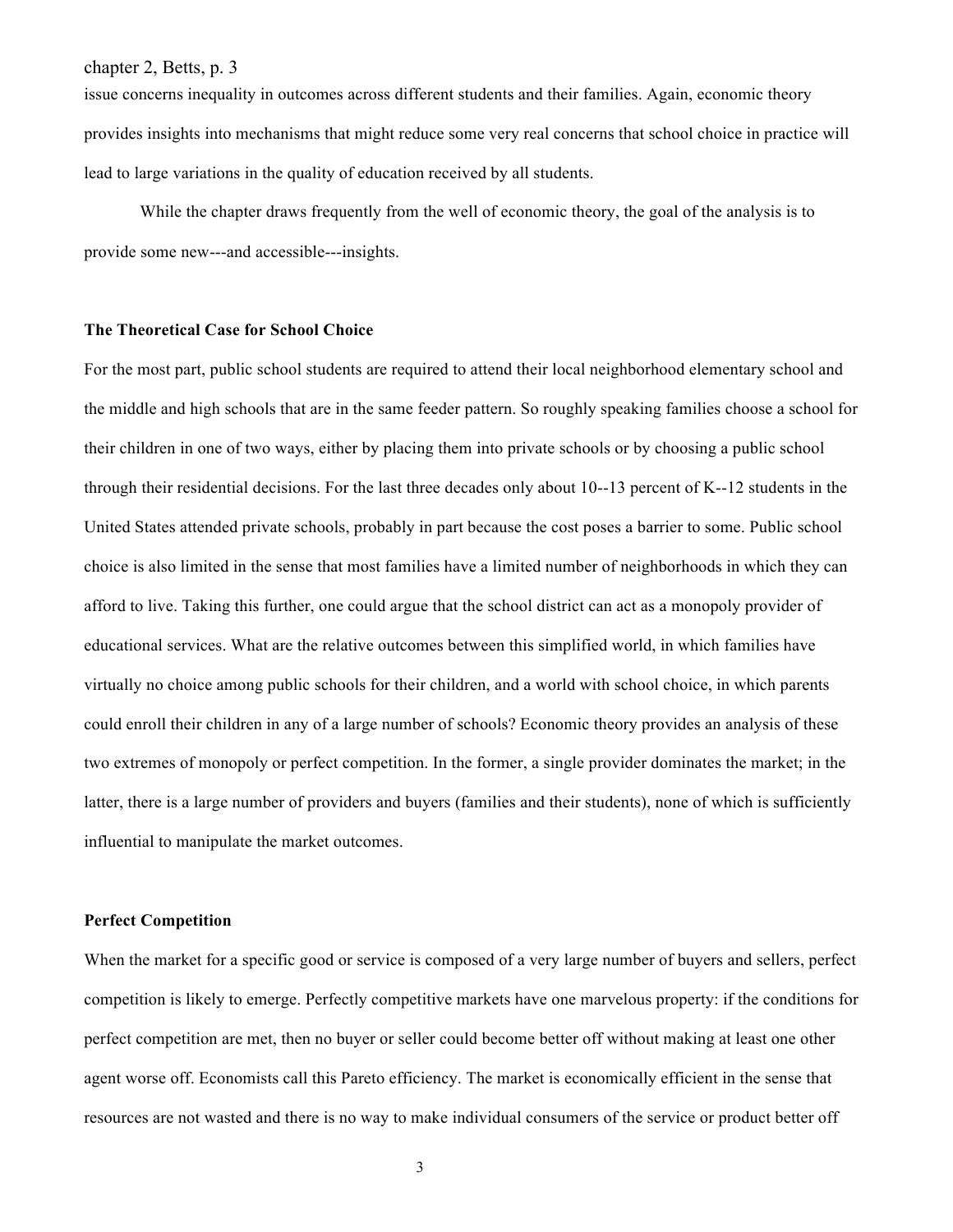without taking something away from another. The key to this outcome is that individual producers and consumers make optimal decisions in a highly decentralized way. To gain insight into how the market's "invisible hand" generates these outcomes, it is important to review the necessary conditions for a perfectly competitive market to exist:

---Both firms and consumers are sufficiently numerous that none can affect the product's price.

---The market is for a homogeneous commodity or service.

---Firms are willing to sell to all consumers equally.

---There is perfect information on price.

---Firms maximize profits, consumers maximize "utility", that is, their private interests.

---There is free entry and exit for both firms and consumers, so that, for example, new schools can start up without any barriers, and schools that are failing can close.

---There are no externalities in production or consumption. (Externalities refer to interactions between market participants that work outside of the normal market mechanism in which prices adjust to equate supply and demand.) $<sup>1</sup>$ </sup>

If all of these conditions are in place, then, simply put, consumers as a whole could not do better. Each firm will have to compete so hard for market share that it makes only a normal rate of profit on its physical investments. If firms are making above-normal profits due to high prices, then new firms will be attracted into the industry. The overall supply of the product will then rise, driving prices down to the minimum that firms can afford to charge without going out of business or switching to another more lucrative industry. In addition, firms that are less efficient than other firms will be forced to shut down, as they cannot compete effectively.

It is easy to extend this model to a world in which consumers buy many goods and services in markets with perfect competition. In this case, the relentless forces of competition cause prices for some goods and services to rise and for others to drop, until just the right mix of goods and services is produced for economic efficiency. Again, changes in prices send signals to producers about what consumers want, inducing the entry of firms into booming sectors and the exit of firms from lagging sectors.

This outcome is a sort of gold standard against which to compare markets in the real world. That is all well and fine, but what does it have to do with public schools? At present, not much. We need to imagine a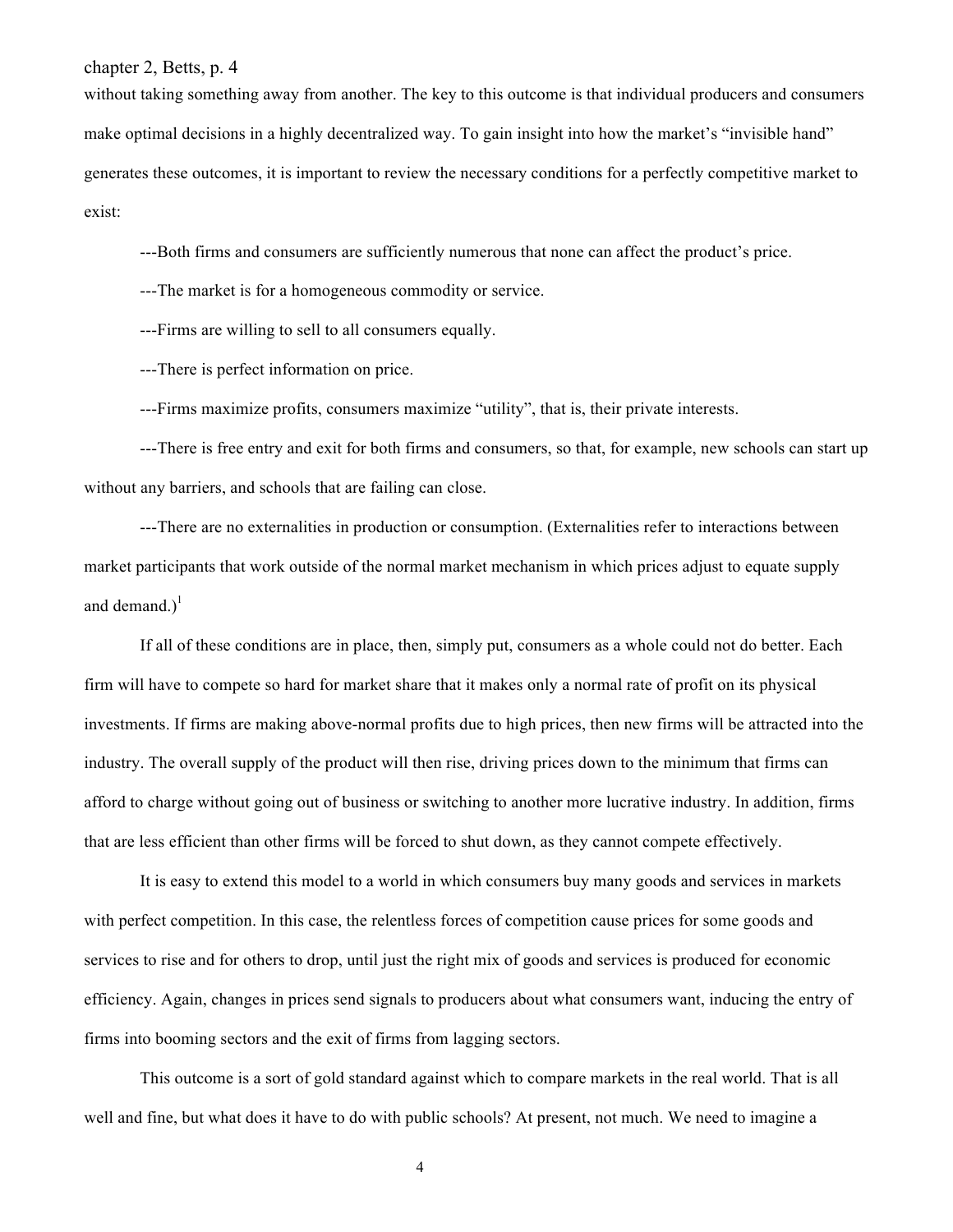situation in which school administrators have almost complete control over school size and the mix of services that they provide. We also have to imagine a situation in which parents, perhaps through a voucher program, have a much wider array of schools available for their child than at present. We can think of schools as producing multiple services. If there are enough schools to choose from, parents will find the best school for their children, given their needs and interests.

To give a simple example, suppose that schools provide two types of educational service that parents value to varying degrees: math achievement and language achievement. The curve in figure 2-1 labeled production possibilities frontier shows all the combinations of math and language achievement that a school can provide. The frontier has a negative slope, reflecting the idea that if school administrators decide to boost math achievement they will have to take resources out of programs that are directed at teaching students how to read. The production possibilities frontier is also curved, in a concave fashion. This curvature is based on the concept of diminishing returns: it is possible to increase language achievement further to the right at the cost of decreasing math achievement, but as language achievement is repeatedly increased by, say, one point, the school would have to give up more and more math achievement for each one point gain in language achievement.

# [Figure 2-1 here]

The other lines in the figure are indifference curves. The points on a given indifference curve show all combinations of math and language achievement that the family would view as equally good outcomes.<sup>2</sup> Families would prefer their child's math and language achievement to be as high as possible. So points on the indifference curve that is further to the northeast in the figure represent a higher degree of family welfare than any point on the lower indifference curve. If families could choose a school anywhere along the production possibilities frontier they would definitely prefer point *A* to point *C*. Furthermore, point *A* is the very best combination of math and language achievement that the family can obtain: there is no higher indifference curve that is on the production possibilities frontier.

No school would want to provide math and language achievement to the southwest of the production possibilities frontier in the figure, say, at point *X*. (A school might arrive at point *X* if its administrators have goals that do not coincide with what parents care about, thus spending money on something that parents do not value.) If the school does offer a combination of educational achievement given by point  $X$ , then parents would switch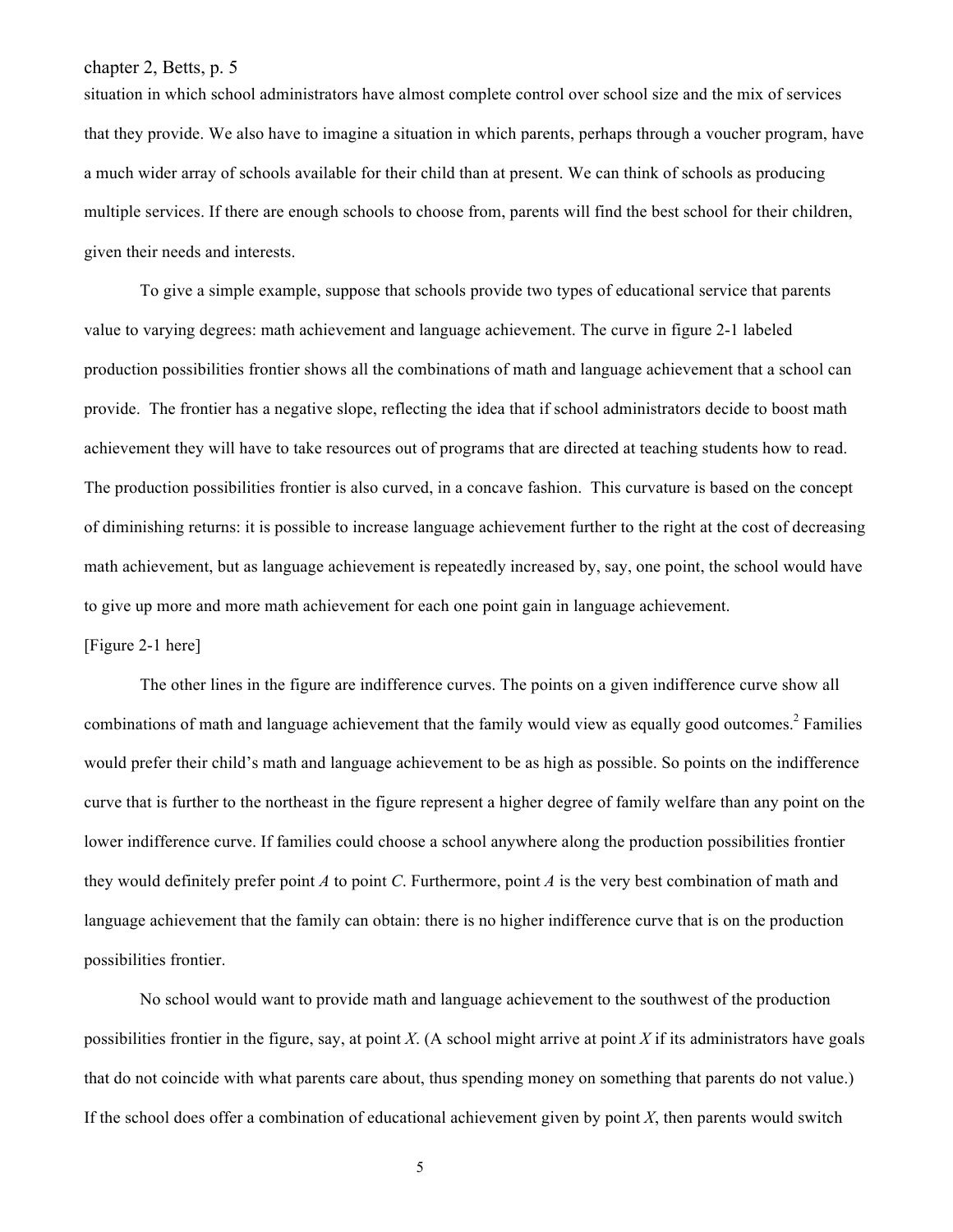their children to another school that, for the same cost, would provide improved teaching in math or language or both.

School choice, if it worked as described above, could accommodate different tastes among families for the various school services. Suppose that half of families believe that it is extremely important that their children learn technical skills like math, while the other half believe in a broadly based liberal curriculum with a foundation in reading and writing. Figure 2-2 illustrates this, showing the different indifference curves of the two types of family. Schools would adjust to these different preferences quickly or would lose all of their students. We would see, in the figure, half of schools operating at point *A* and the other half operating at point *C*. In both cases, schools are being efficient in the sense that either type of school produces the highest level of math achievement that it can without sacrificing language achievement, and vice versa. But the two types of schools differ considerably in their academic focus. Together they jointly serve the needs of the two types of family. [Figure 2-2 here]

If all schools had to compete for students along the lines described above, then there would be no way to improve the outcomes for one student without hurting outcomes for another student. This is the beauty of perfectly competitive markets. In addition, it is important to note that this first-best outcome is arrived at in a very decentralized way. Thousands of decisions by families within a district---combined with perhaps hundreds of decisions by providers of educational services about whether to set up a school and what sort of services to provide at each school---work through the interaction of supply and demand to create an efficient outcome, in the sense that nobody can be made better off without somebody else becoming worse off.

It is important to note that the first-best result of perfect competition leaves each family as well off as possible in utility terms, without decreasing the welfare of other families. This is not necessarily the same thing as saying that student achievement is maximized. If families care about aspects of education other than achievement in math and reading, then choice will not necessarily maximize achievement. (I return to this point later.)

#### **Monopoly**

It is useful to compare the "first-best" case of perfect competition with its polar opposite, monopoly. Monopoly refers to a situation in which there is only one producer of a good or service in a given market. It produces worse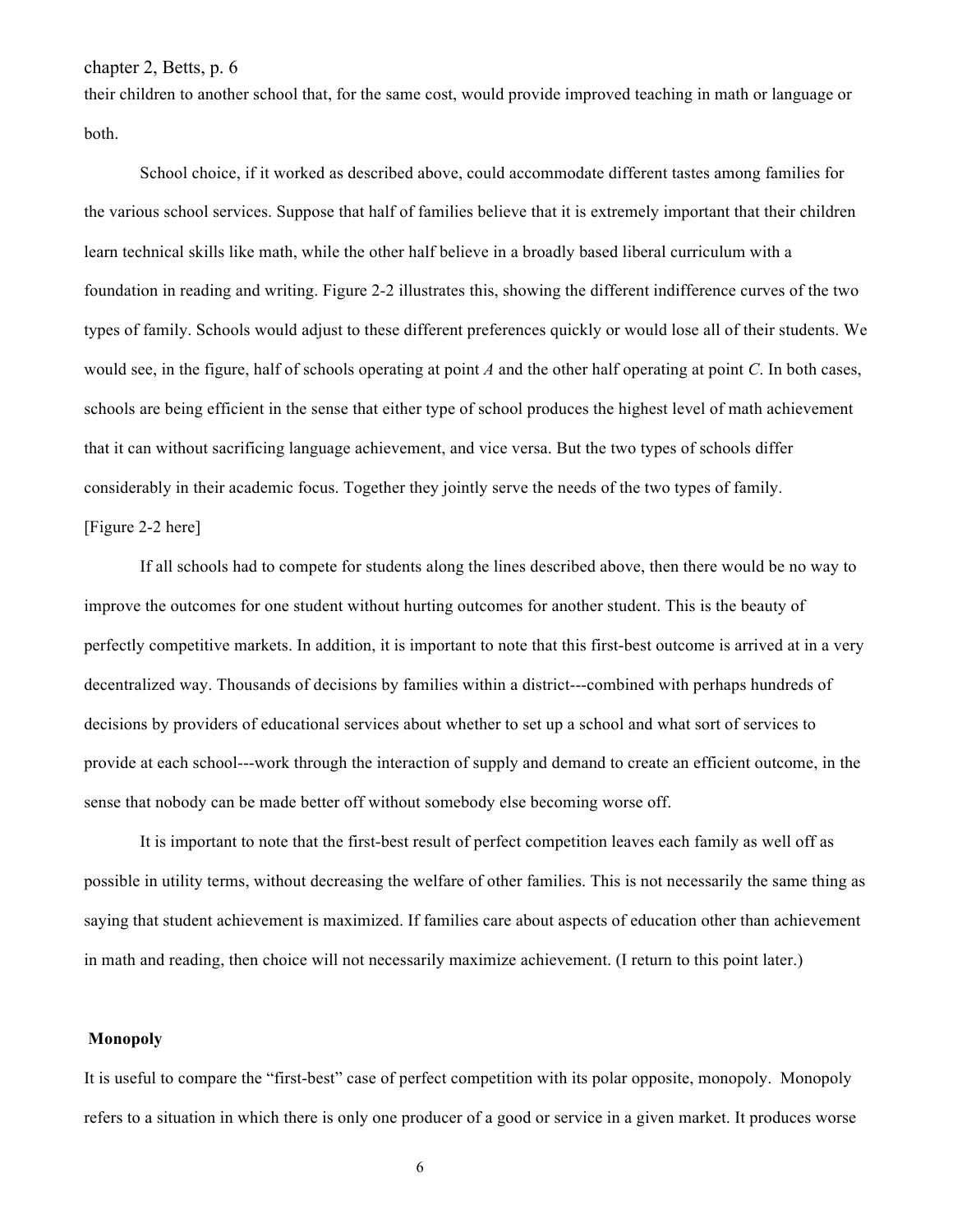outcomes for consumers than does a market with more choice for consumers. Imagine that one producer dominates the market for widgets. As the producer increases production, the overall price of the widget will fall as the increased supply floods the market. While in theory this producer could keep producing more and more units until the price of widgets just equaled the cost of producing one more widget, it will not be profitable to do so. Instead, a monopolist's best course of action is to restrict the amount produced. Reducing output reduces sales volume, but on the other hand it increases prices. The former reduces profits while the latter increases profits. The monopolist will reduce output until these two forces just counterbalance. Consumers suffer compared to a perfectly competitive situation, because not only do they consume less of the product but they pay more.

At first this story about a monopoly widget manufacturer seems to have nothing to do with public education. But upon closer inspection there are close parallels. In the market for widgets, if the monopolist sets the price too high, consumers will not buy any widgets. School is mandatory for young children, but even facing a monopolist school district, parents have the option of "refusing to buy" by sending their children to private school, by home schooling, or by moving to a different locale. So a district that is a local monopolist cannot completely ignore the preferences of local families. But it can afford to do less than would a school in a more competitive setting without losing many of its students. Without the threat of competition, a district will not in general provide the same quantity of resources for a given amount of funding as will a school in a more competitive environment.<sup>3</sup>

The parallel between a monopoly firm and a school district that faces no competition is not faultless. Clearly, public schools and districts do not directly charge parents for the service that they provide. But through the political process, families do choose overall spending per pupil for the district, and the given district then decides how to spend these dollars. Another difference is that districts do not directly control the number of students they serve in the same way that the widget firm sets output levels. But in effect, districts already do decide on the quantity of educational services to provide along many dimensions: the number of teachers at each school, the length of the school day, the intensity of remediation efforts for students who fall behind, and so on. In either case, the lack of competition will remove the incentive for the provider to provide the amount of output consistent with making consumers as well off as possible.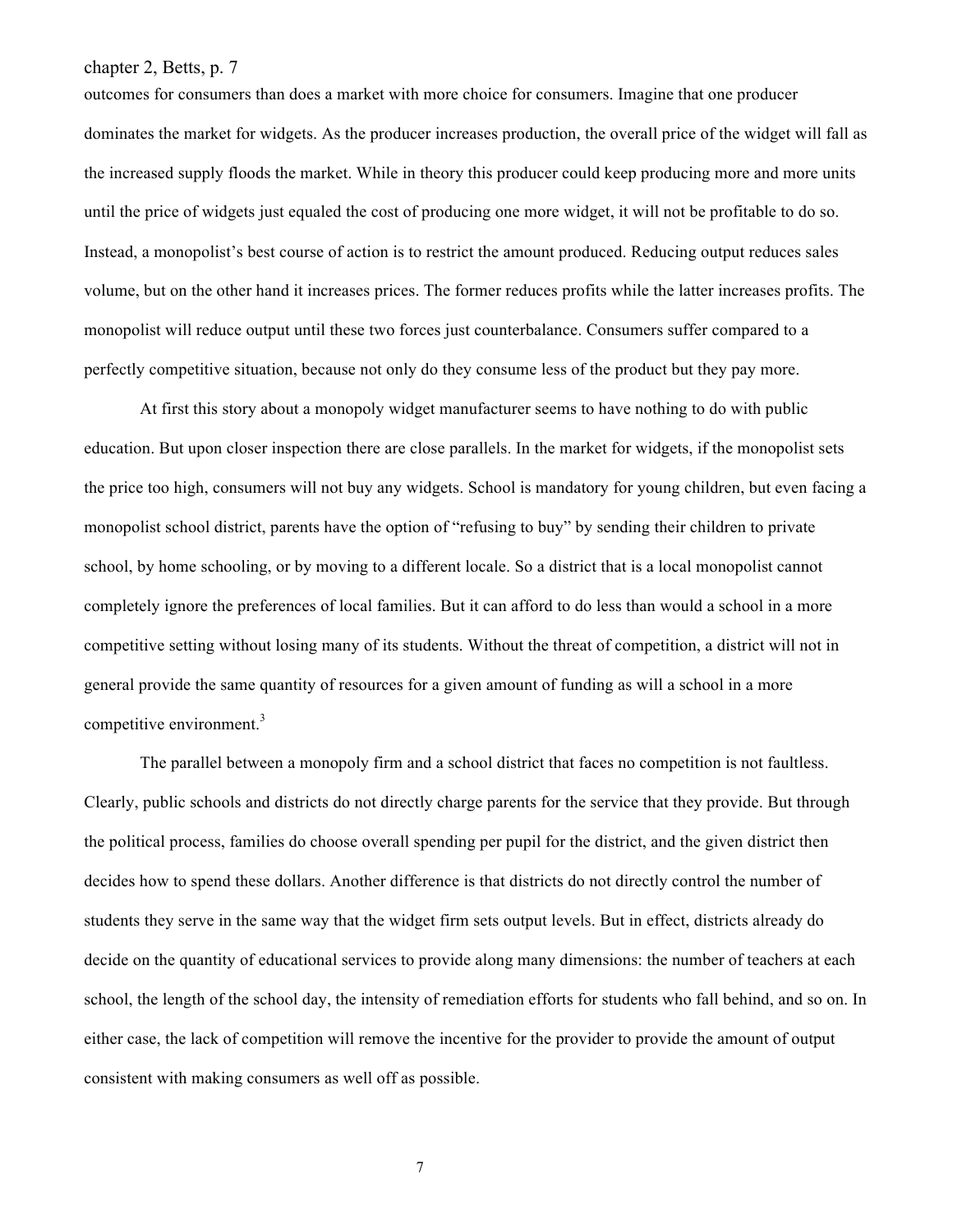Similar arguments apply to the case mentioned earlier in which half of families prefer one type of education while the other half prefer another. Unlike the competitive situation in which schools would be forced to adjust so as to provide exactly the right mix of services for one type of family or the other, a monopolist might find it cheaper to provide a one-size-fits-all set of educational resources. In figure 2-2 this is illustrated by point *B,* in between points *A* and *C,* which are the two types of education strictly preferred by the two types of family. But both types of family would be strictly worse off than in a system with highly responsive and specialized schools that provide an educational mix described by points *A* and *C* respectively. We can see this because at points *A* and *C,* as obtained under perfect competition, both family types are on a higher indifference curve than they would be if their only choice were a "compromise school" operating at point *B.*

There are other costs of organizing education around a monopoly provider. In the perfectly competitive world in which education is not a single service but a complex set of variables, families would move to schools that best matched their children's needs. Thousands of such decentralized decisions by parents prompt the providers of educational services either to respond to families' preferences or to perish. In the case of a school district without competitors, the administration must bear huge information-gathering costs if it desires to provide the best education possible for each student. Even in the unlikely situation in which a district could mimic the perfectly competitive outcome by providing a variety of schools, the cost of creating a bureaucracy that would gather and synthesize all of this information would be daunting.

A related possibility in a monopolistic situation is that the producer's own preferences can lead it to produce less efficiently than it might otherwise. The district would spend money on programs that are of interest to administrators or teachers but that hold no value for families, and the district would produce an outcome to the southwest of the production possibilities frontier, such as at point *X* in figure 2-1. A monopolist district could get away with spending on things that parents do not value, simply because parents have no viable alternative source of schooling. I argue earlier that, in the case of perfect competition, if a school chooses to provide English and math classes at this relatively low level, then parents would switch their children to another school that, for the same cost, would provide better math and language classes. But in the case of monopoly, the families at such schools have little recourse.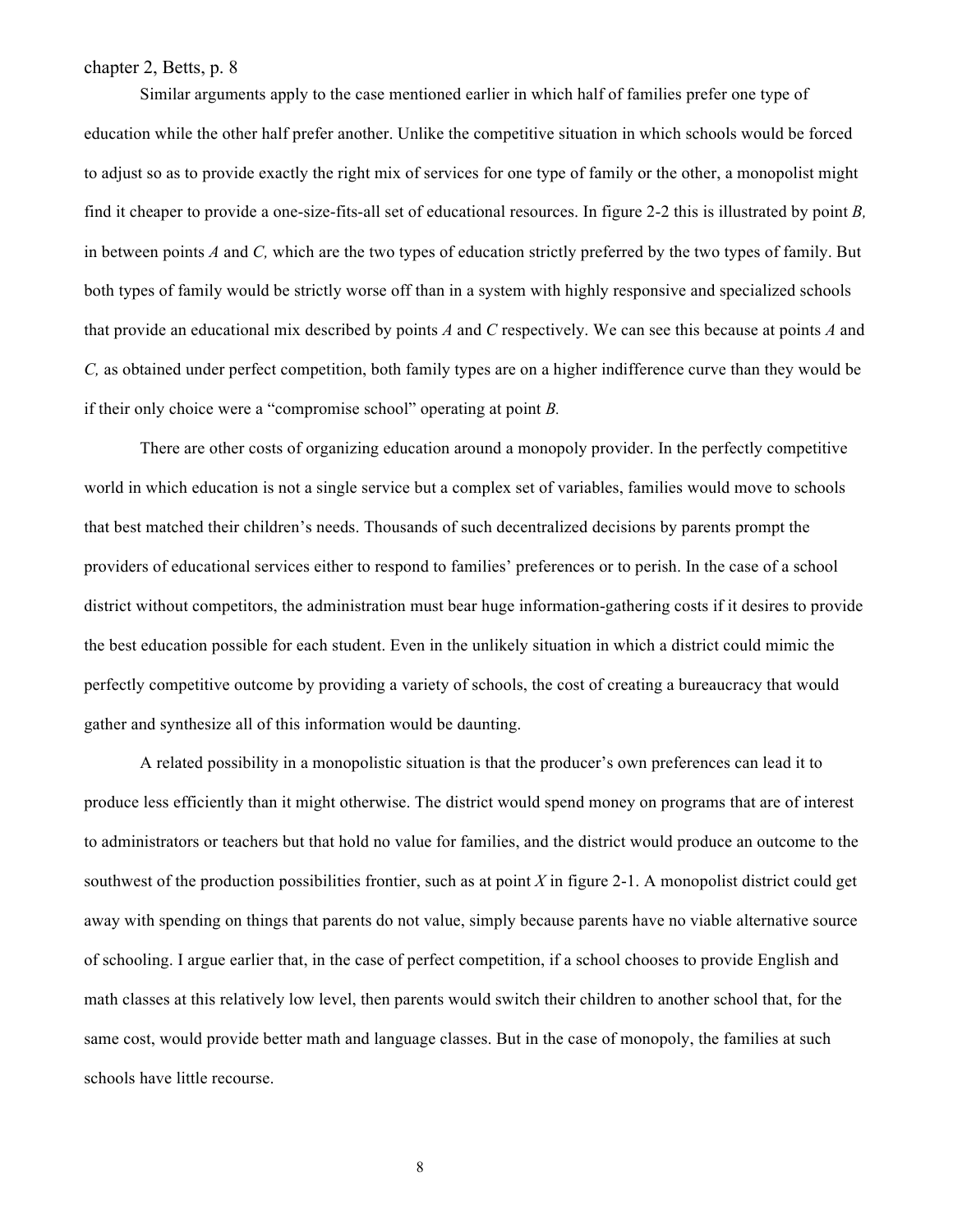# **Theory and Reality: Lessons for Implementation**

This section summarizes some of the most likely deviations between the theory of perfectly competitive school choice and the reality of school choice. The goal here is not to poke holes in the rationale for school choice. On the contrary, the goal is to catalogue some of the obstacles to the first-best outcome of perfect competition and then to offer at least partial policy solutions. Seven assumptions are required for perfect competition to flourish (listed above). We discuss likely deviations from each of these assumptions.

# **Assumptions One and Two: Numerous Suppliers and Buyers of a Homogeneous Product**

Two of the key assumptions required for perfect competition are that the good or service is homogeneous and that there are numerous suppliers and buyers. The assumption of homogeneity in education is clearly incorrect but it is easy to fix in the theoretical model: I already argued that school choice is probably best thought of as a series of markets for different flavors of education. If there are enough schools providing each type of education, then school choice may operate in nearly perfectly competitive conditions within each of these markets. However, because schools in this view operate in a series of closely related markets, the assumption of numerous suppliers of each type of schooling in a city is probably far-fetched. But this misses an important point: competition theory shows that, in a continuum between perfect competition and monopoly, some competition is almost always better for consumers than none, because it increases the quantity or quality of service provided for a given price.

Monopolistic competition is a type of imperfect competition that seems particularly likely in widespread school choice schemes. This situation borrows aspects of both monopoly and perfect competition. The seller gains some market power because consumers are not equally willing to buy from all sellers. For instance, most parents would probably prefer to send their children to a school that is relatively close to their home. This gives local schools some market power over these parents. In the short run the outcome is somewhat similar to a monopoly, with the schools providing lower quantity or quality of services for a given price, without fear of losing all of their students. What about in the long run, after new schools enter the market? Outcomes for students will start to improve due to this competition. However, in the end each neighborhood may have "too many" schools in the sense that each school enrolls too few students to be efficient. Just as grocery stores rarely operate at full capacity, the same could happen to schools in a school choice system with free entry of new schools. It is certainly true that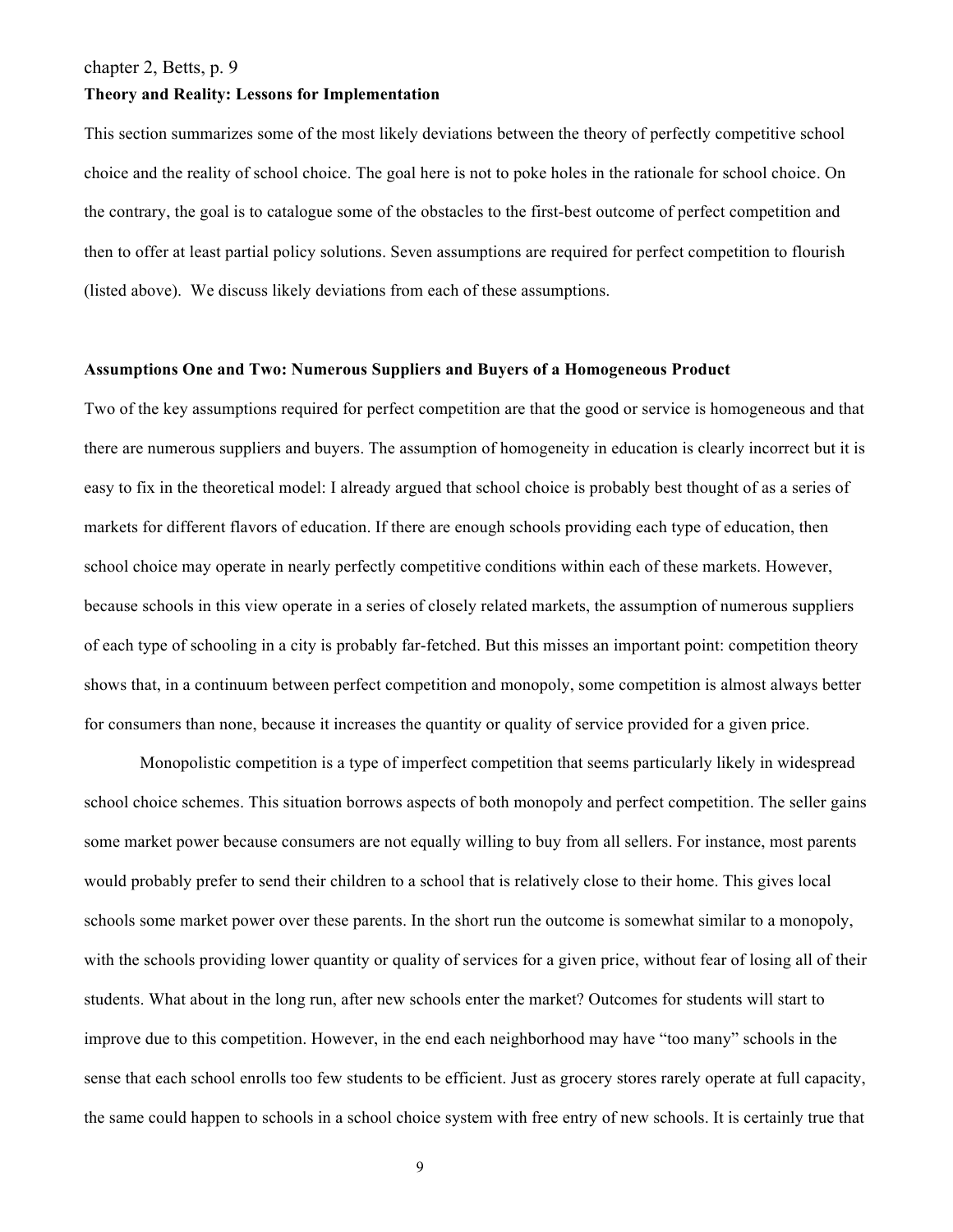this is inefficient in an economic sense. However, excess capacity at most schools would generate real choice for students. (In contrast, in most school districts that currently offer open enrollment as a form of school choice, there are long waiting lists to get into the best schools.)

#### **Assumption Three: Schools Accept All Students**

Earlier I stated that firms must be willing to sell their good or service to any consumer for perfect competition to develop. If firms discriminate in some way against certain types of consumer, then the full benefits of competition will not emerge.

This problem seems particularly likely in any system of school choice that uses test scores to hold schools accountable, as this creates an incentive for schools to accept only the highest achieving students. In addition, many existing private schools prefer students from specific religions. A more radical form of school choice such as educational vouchers would need to take this into account.

In either case, the designers of school choice would need to find ways to minimize the ability of participating schools to limit enrollment based on student traits such as religion and initial test scores. This is not to say that specialized schools should not screen their applicant pools to find students best poised to gain from the offerings of the school. But safeguards need to be found to ensure that school choice does not become school choice only for the most advantaged.

#### **Assumption Four: Perfect Information**

To achieve a perfectly competitive outcome, all buyers and sellers must have full information on price. In a richer model with several types of school performing in separate markets (vocational, college prep, and so on), we would also need all market participants to have full information about the quality of schools in each of these separate markets. Lack of information among families will obviously lead them to make imperfect choices for their children. Families need two types of information: information about the choices available to them and information about the academic needs of their children. Both types of information are needed for parents to find a good match for their child. Similarly, if public and private producers of educational services lack full information about the education market, it is likely that pockets of imperfect competition will persist in certain areas, even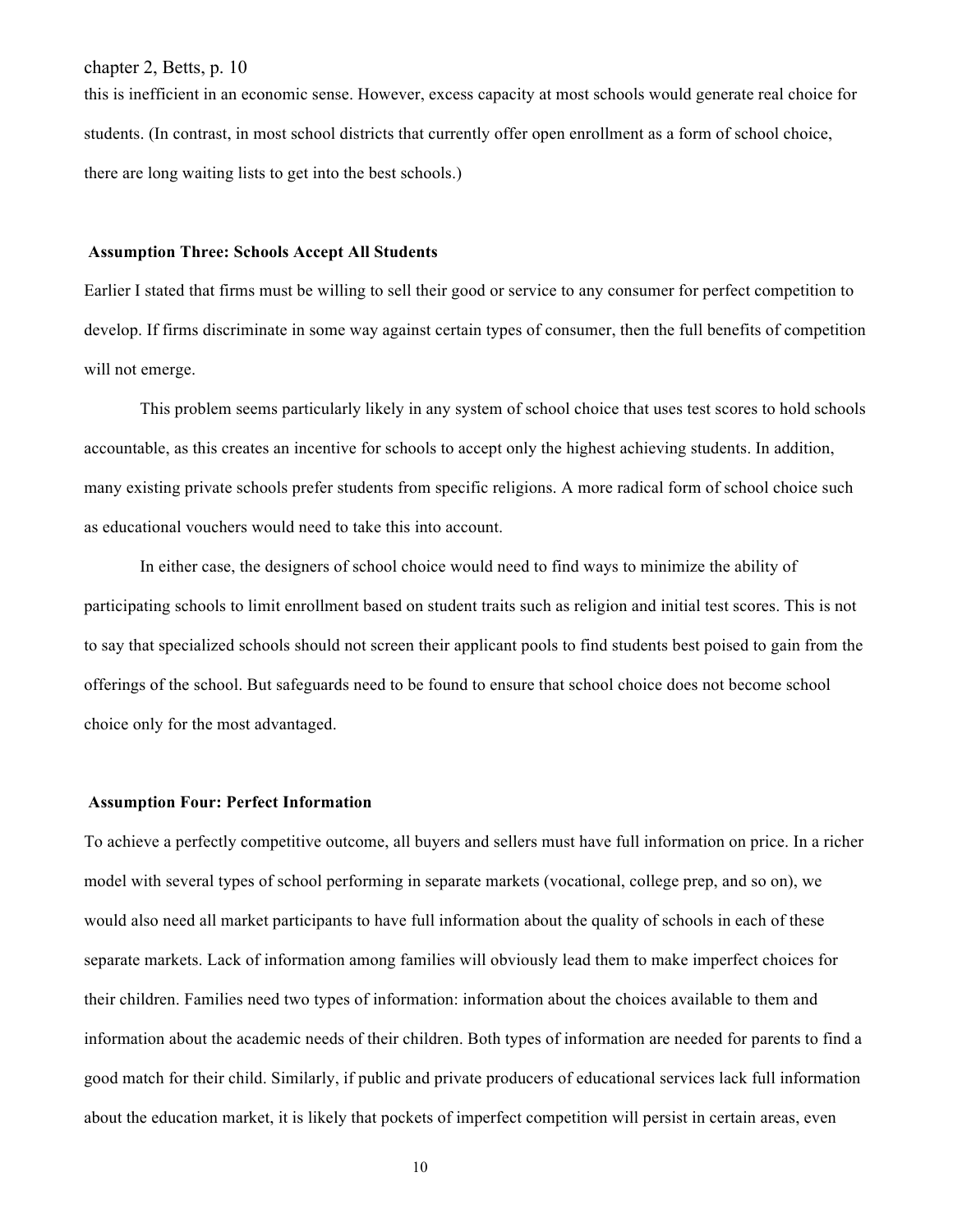though it would be in the interests of both local families and education providers to have one or more new schools open up locally.

# **Assumption Five: The Objectives of Parents and Producers**

For perfect competition, consumers must maximize their utility, or welfare, while firms maximize profits. In the case of schooling, parents typically make decisions for their children, so we must assume that parents have their children's long-term interests at heart. The vast majority of parents probably fit this description well, but it does raise the issue of how school choice would affect the small minority of children whose parents are indifferent or even hostile to their children's best interests.

The standard assumption that firms maximize profits applies fully for the small number of schools that are run for profit, such as the Edison schools. But what about schools run by school districts, or charter schools that, while operating fairly independently from school districts, are typically nonprofit? The key here is that in a world with widespread school choice, even nonprofit schools will have to compete with each other for students. Those that fail to produce results in line with parents' expectations will lose students and may ultimately be forced to close. The central point here is simple: in competitive markets consumer sovereignty prevails.

Thus, ultimately, the key question is, What are the goals of parents? If all parents actively seek the best education possible for their children given their children's interests, talents, and needs, then it does not particularly matter whether schools are profit-driven. Even nonprofit schools will have to find ways to satisfy parents in a world with widespread school choice.

# **Assumption Six: Free Entry and Exit**

The assumption of free entry and exit implies that parents are free not only to move their child from one public school to another but also to send their child to a private school or even to homeschool their child. Typically, parents already have these rights, although in some cases, such as open enrollment, district administrators limit the number of opportunities for parents to change their child's school---for instance offering the opportunity for school switching only at the end of the school year or semester.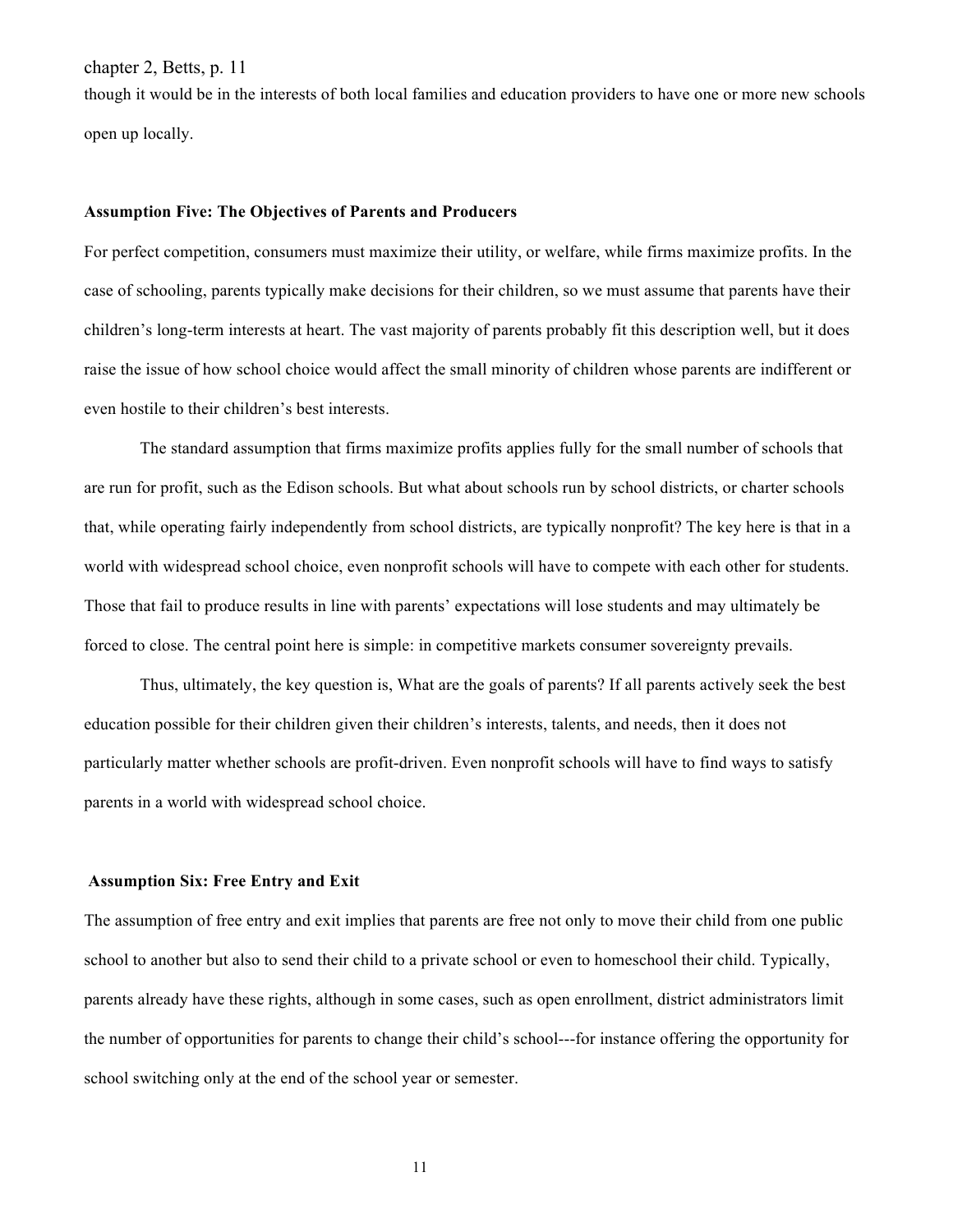A more serious issue concerns free entry and exit of sellers---that is, schools. Free entry requires that parties wishing to start a new school face few obstacles. But obstacles, unfortunately, abound: land zoning regulations, for example, or considerable paperwork. This is not to say that paperwork and public scrutiny are always bad things. But the higher the hurdles for potential entrants, the less likely parents will enjoy an abundance of choices.

Free exit of schools is perhaps an even more difficult issue. The logic of perfect competition is that if initially there is imperfect competition, with higher than average profits and lower than average outcomes for consumers, new firms will be enticed to enter. This lowers the price for any level of services provided. Inexorably, the least efficient firms will shut down as they lose clients. Now, translating this to school choice, what will happen when a local school performs so poorly that it loses most of its students? Will it shut down or will government step in to subsidize the school further? Most states have some provision for state takeover of failing schools, but to the best of this author's knowledge there is no evidence that such takeovers produce markedly better schools. An actual closing of a school is rare and would represent a major change in the way we think about public education.

Clearly, any plan for widespread school choice would have to contend with how to deal with failing schools. The genius of competitive markets is that such schools would go out of business. But because even in the most radical of choice schemes schools are likely to be important local providers of education, a choice plan needs to stipulate how local students will be cared for if their school shuts down.

#### **Assumption Seven: Externalities**

Perfect competition will not result if there are externalities in production or consumption. Production externalities seem particularly likely in education, in the sense that one student's rate of learning is likely to depend on the characteristics of other students in the classroom. There is a large and increasingly convincing literature that points to the importance of classroom and grade level peers on student achievement.<sup>4</sup>

If it is indeed true that a student learns more quickly if there are many highly achieving students in the classroom, the societal ideal may be to mix high and low achievers. It all depends on two things. First, the extent to which society cares about the *distribution* of student achievement as opposed to average achievement will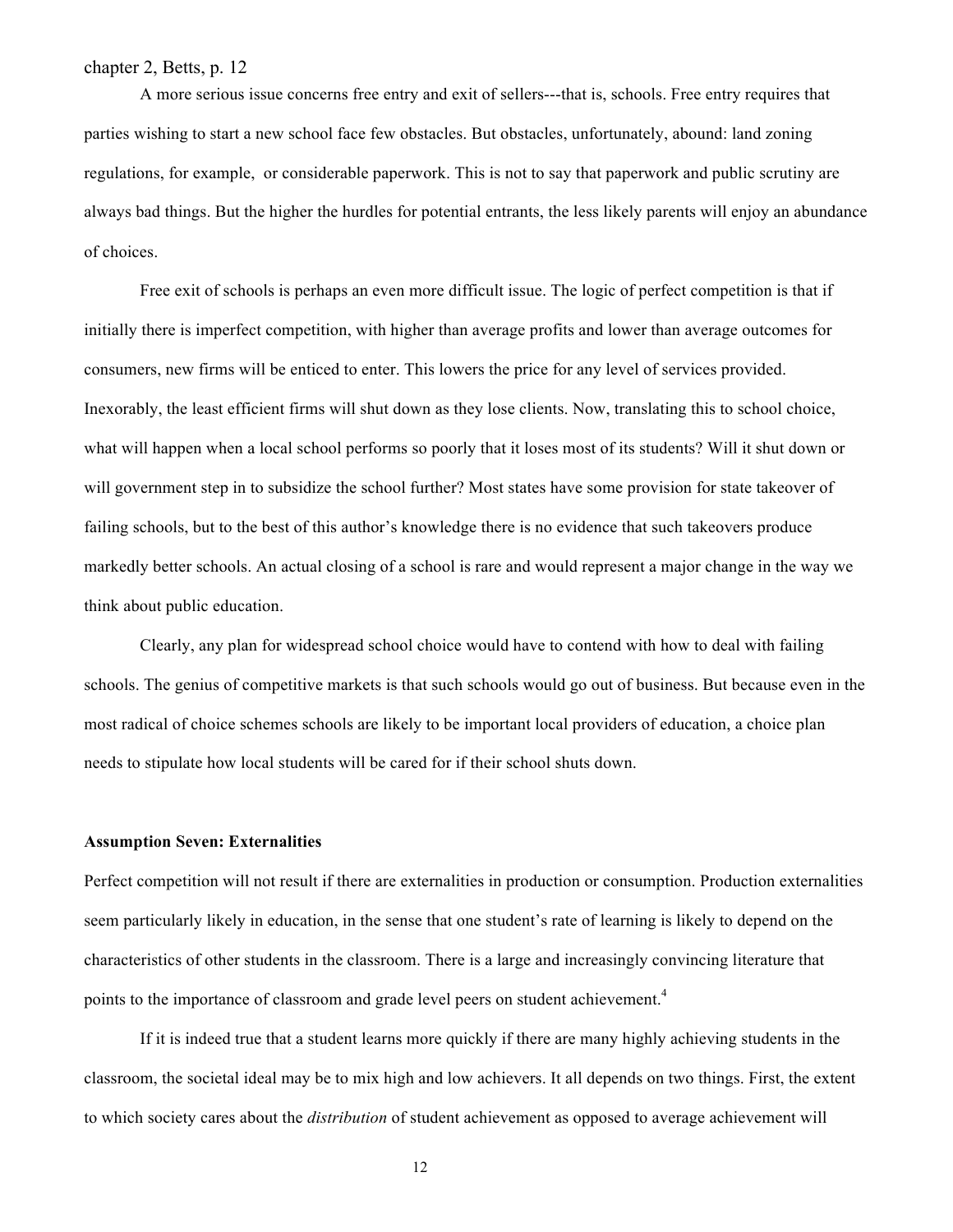dictate whether it is socially best to mix low and high achievers in the classroom. Second, there are important and unsettled questions about whether moving from a system of achievement grouping to completely mixedachievement classrooms would hurt the high-achieving students more than it would help the low-achieving students.

The issue of peer groups has obvious implications for school choice. If all parents want to surround their child with high-achieving peers in the classroom, then the most elite schools in a choice system will be flooded with applications, and if these schools serve parents' wishes, they will probably skim the highest-achieving students from the application pools. Ultimately, this would either recreate or perhaps exacerbate the large gaps in achievement seen among public schools today.

# **Potential Solutions**

Above are listed several challenges to the notion that school choice will yield the first-best outcomes promised by the theory of perfect competition. None of these problems necessarily renders the idea of school choice unworkable. However, each challenge deserves a careful response by current and future architects of school choice. I here suggest some partial solutions to these possible problems.

#### *Imperfect Competition without Free Entry and Exit*

With parental and student tastes for education as varied as they apparently are. I argue above that it may be best to think of school choice as operating in several markets for various types of schooling. This heterogeneity, compounded by barriers to free entry by potential school providers, suggests that it is unlikely that perfect competition will ever be attained in the market for schooling. As noted earlier, imperfect competition is better than no competition at all. But policymakers need to design school choice in a way to maximize the extent of competition among schools for students. Obviously, this goal is intricately linked to the goal of creating low-cost entry and exit for school providers. Some suggestions:

---School districts could consider leasing out existing school buildings to other providers of education. This would reduce the large fixed costs of constructing new school buildings and of satisfying local zoning ordinances, both of which currently create barriers to entry. The leasing of school sites to independent providers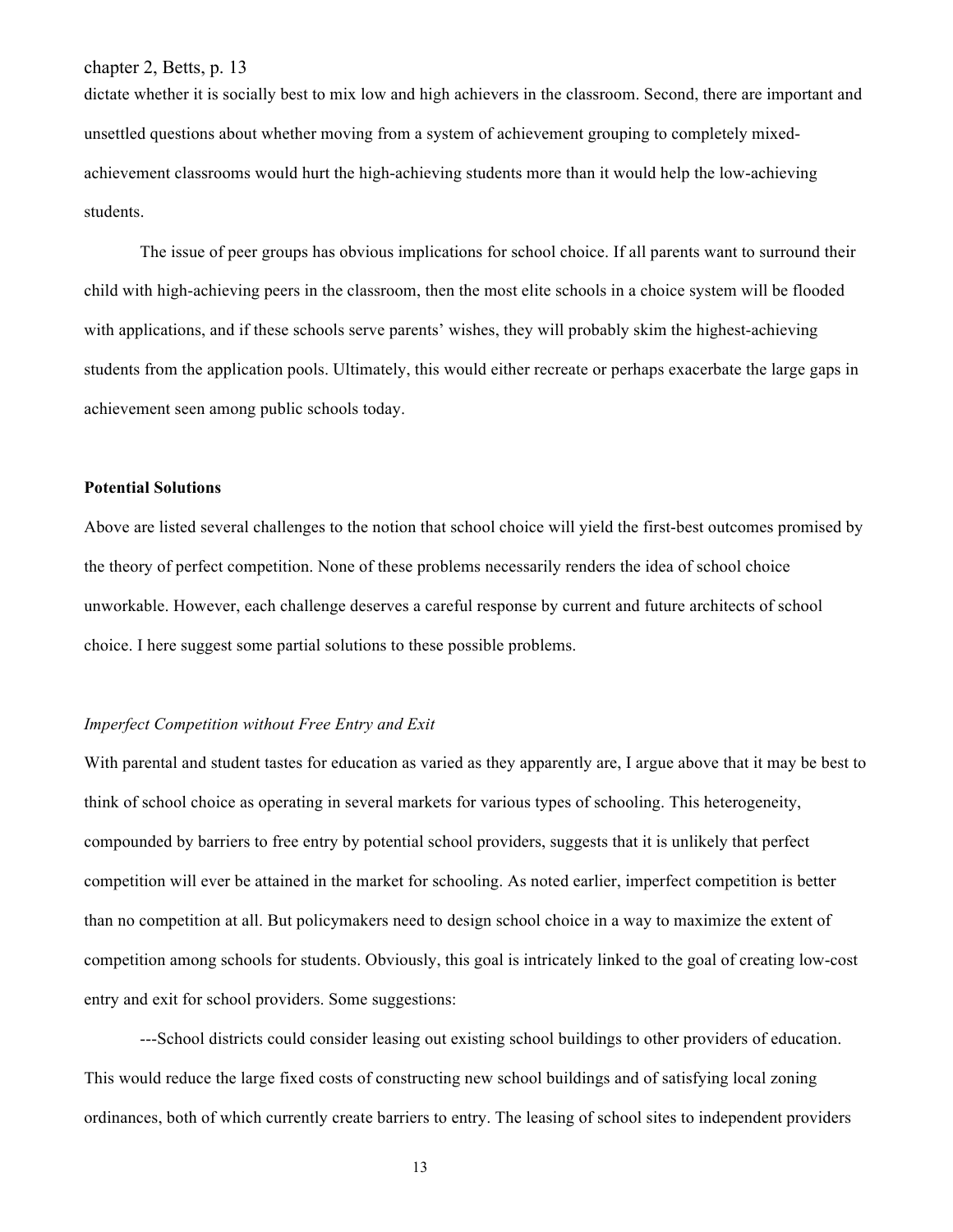of educational services would also go a long way toward solving the political issue of whether regulators will ultimately have the nerve to close failing schools. Under a leasing system, closing a failing school means replacing the management of a school with another management under a new lease. The school need not physically shut down. Edison and other private providers of educational services have in some cases taken over existing schools in a similar way.

---Large schools, especially the largest high schools, could be split into parts, creating two or more schools, with perhaps 500--1,000 students in each school. The idea here is for competing schools to share the costs of building upkeep, food, and transportation, while operating under the same roof. The Gates Foundation has embraced a similar approach by subsidizing the conversion of large low-performing schools into multiple "learning communities" on a single campus.

---The paperwork required to open a new school should be the minimum needed to provide sufficient public scrutiny. This suggestion stems from the simple observation that bureaucracy can create formidable barriers to entry for new schools.

---Any district that grants a school charter should clearly guarantee the amount of funding that the school will receive for busing its students. Further, state funding mechanisms should allow for choice schools to receive above-average busing support. The idea here is that parents can send their students to a given school if there exists a means of public transport to get the student from home to the school. Obviously, American cities vary in size and in the density of their public transit networks. In many cities, though, especially those that lack a subway system, it would prove very difficult for a student to attend a distant school without adequate funding for school busing.

#### *Schools Accept All Students*

The two central issues here have to do with whether schools will avoid accepting students who lag behind academically and, in the case of private school voucher schemes, whether private schools will exclude students based on student characteristics such as religion and gender.

There is a straightforward solution to the latter problem, even though it might reduce the number of private schools willing to participate in a voucher program: any school choice system, and particularly one that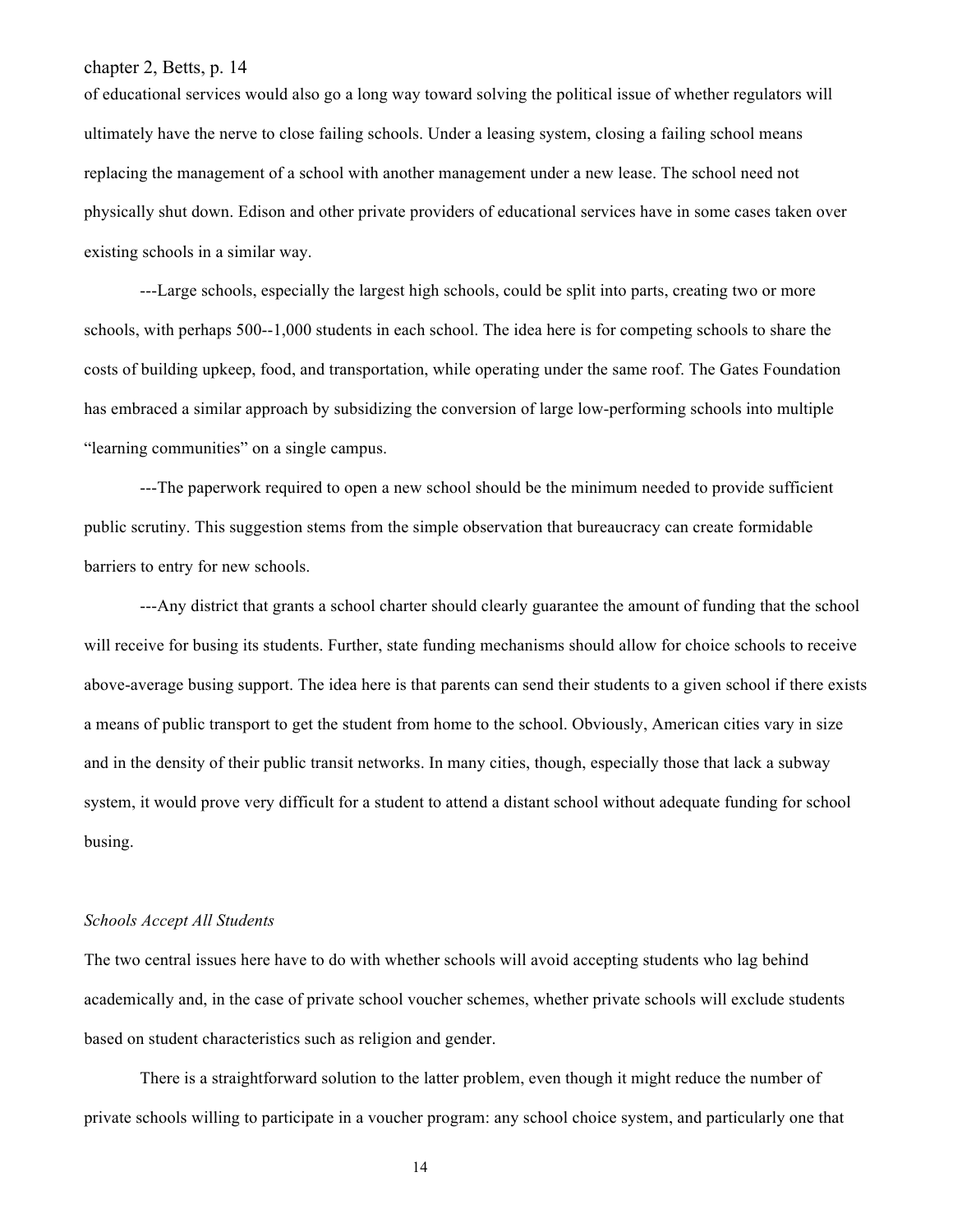includes vouchers allowing students to attend private schools, must explicitly indicate that schools cannot select students on the basis of gender, race, sexual orientation, or religious belief.

But what about the problem of schools skimming off the cream? As mentioned in the last section, it is probably unwise to insist that every school participating in a choice system must accept every student who applies. The diversity of charter schools already in existence suggests that one benefit of choice is the variety of scholastic emphases. In this case it probably is reasonable for specialized schools to screen student applicants to ensure that students' interests and talents are aligned with the goals of the school. For instance, a school devoted to the performing arts probably should be able to screen student applicants for talent and interest in this direction. Below are some suggestions that might strike the right balance between granting schools flexibility while preventing their skimming off the most highly achieving students.

---While some schools participating in a choice system may screen student applicants for academic achievement, mechanisms such as quotas on the number of students who can be accepted from the most affluent neighborhoods, or school funding formulas that reward schools for drawing from a wide distribution of academic performance, can ensure that no school accepts only the very top students.

---If a school is oversubscribed, then the school should be required to conduct a lottery in a public setting to determine which new students enter the school. While the school should have the right to screen applicants for interests, motivation, and academic achievement, the lottery should include a minimum percentage of applicants. For example, if a school receives *A* applications for *S* spaces, where *A* > *S*, then setting the minimum lottery pool size to  $S + (A - S)/2$  would ensure that at least half of the excess number of candidates would be included in the lottery. However, this stipulation alone could create an incentive for schools to recruit exactly the set of students that they want to enroll  $(S = A)$ , removing all chance from the lottery. So a second stipulation could be that a school can accept no more than, for example, 80 percent of applicants (that is,  $S \le 0.8A$ ).

Such lottery mechanisms have other advantages. First they put the onus on each school to recruit widely if they are to meet their enrollment targets. Second, they ensure that schools' admission standards are not rigid but instead fluctuate with student demand, but in a controlled way. This in a sense mimics the manner in which the price of a good or service adjusts in a regular market to equate the quantity demanded with the quantity supplied.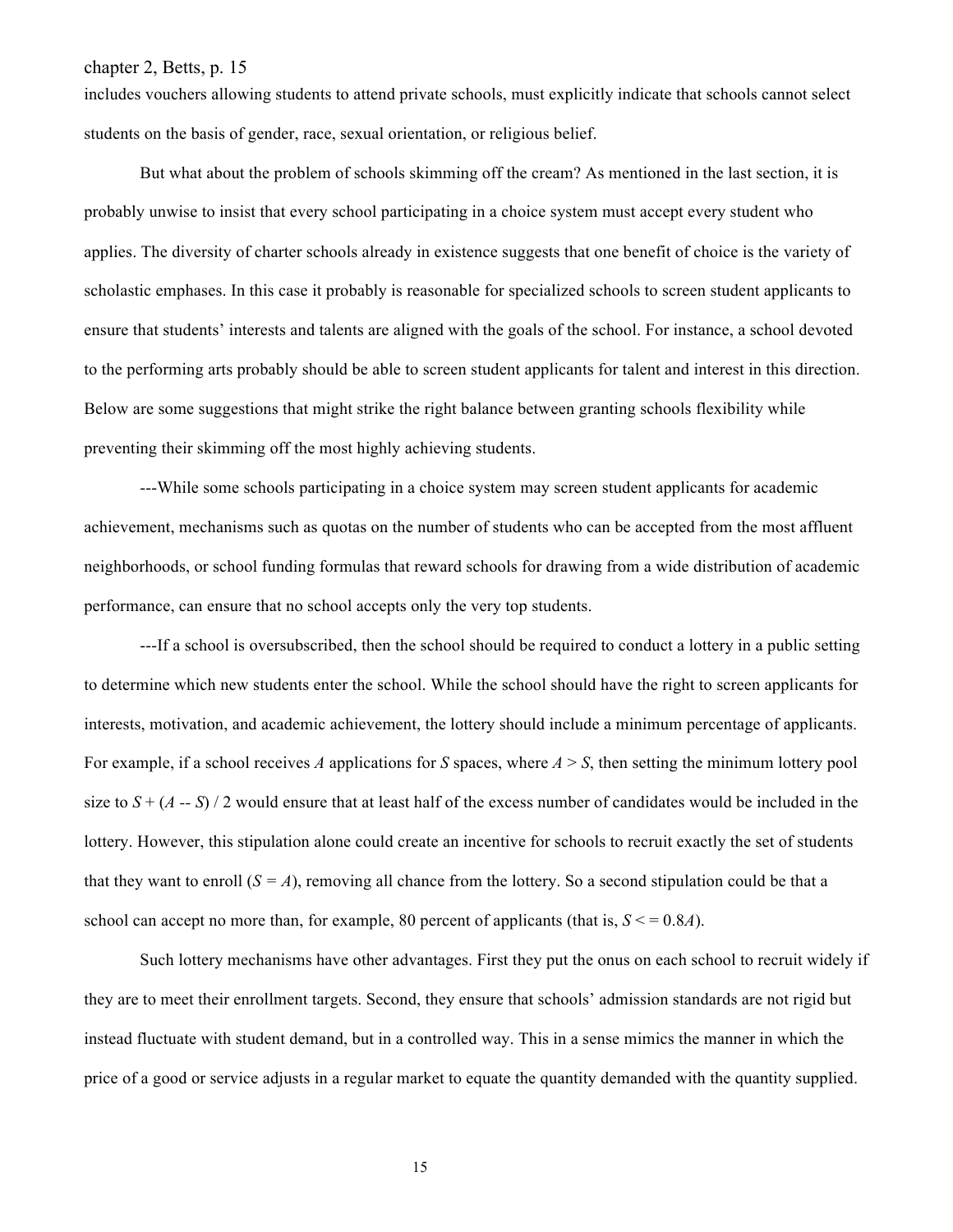As the reputation of a school rises, the number of applicants will rise, but such schools cannot simply skim off the very best candidates, because the size of the lottery pool will rise with the number of applications.

---A new school should be exempted from the requirement to have a lottery (*A > S*) for a short period of time, perhaps one or two years, until it has become well enough established to fill at least a minimum number of slots.

# *Perfect Information*

Obviously, much can be done about providing information:

---Assuming that the school district remains the focal point of school choice, then each district should distribute a pamphlet detailing the characteristics of all schools available under each component of choice (open enrollment, traditional busing, magnets, charters, and any private schools participating in a vouchers program). The information should include the academic focus of the school, admissions procedures, information on transportation options, and summaries of the teachers' qualifications. This information should also be available on the web.

---As Laura Hamilton and Kacey Guin argue in chapter 3 in this volume, school choice will only succeed insofar as parents can obtain detailed information on how successfully schools are meeting state standards. Accessible and up-to-date information on levels and gains in student performance on state-mandated tests is crucial in this regard.

---Private schools participating in a school voucher program should administer the same tests given to students in regular public schools, to provide parents with a valid comparison of student outcomes.

---A second role of testing is to provide teachers and parents with information on each student's academic strengths and weaknesses. In reality, state testing systems vary markedly in their diagnostic power. States should consider adopting tests that give parents and teachers not only data on overall achievement in subjects such as math and reading, but also specific information on areas within these subjects in which the student needs to concentrate. This sort of information will increase the probability that parents can find a school well matched to their child's needs.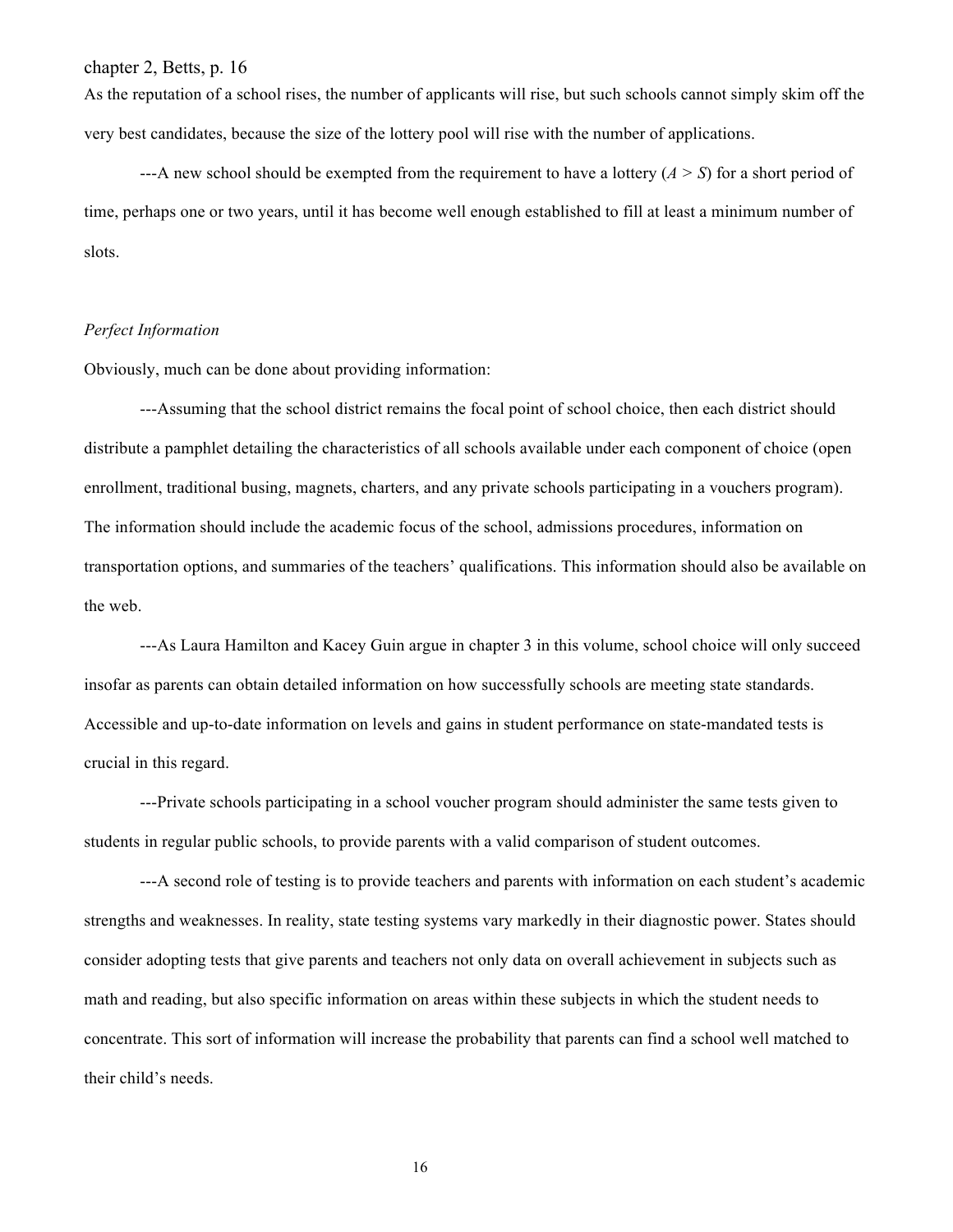Anecdotal information based on conversations with charter school administrators suggests that sometimes regular public schools do not welcome requests for meetings between charter school representatives and the public school's parents or students. This is particularly true when the charter school is recruiting students from a grade that is not the "exit" grade at the public school, because administrators at the latter school view this as a threat. This insight leads to the following suggestion:

---Each public school should institute and publicize a systematic method for disseminating information to parents about choice schools available to their children. Examples might include an annual choice fair or a regular series of mailings.

#### *The Objectives of Parents and Producers*

The most worrying issue here is the minority of parents who are indifferent to their children's academic achievement. Chapter 6 in this volume, by Dan Goldhaber and co-authors, carefully assesses the implications of expanded choice for students who are nonchoosers. However, I do offer two suggestions in this regard:

---In schools that are not meeting state academic standards, districts should actively seek out parents to alert them to the choice options available to their children. Ideally, an advocate outside the given school should be assigned to the school to communicate these choice options to parents. It is unlikely that this alone will overcome the problem of parents who are indifferent or otherwise unable to seek out the best school for their children, but it could help.

In addition, districts might want to identify parents who are least engaged in their children's education and focus these outreach activities on those families. Here is one possible mechanism:

---Toward the end of each school year parents should be asked to fill out a school choice form that asks parents to make an explicit decision about whether to leave their child in the same school next year. Parents who fail to return the form could be selected for follow-up by the school choice advocate described above.<sup>5</sup> Notably, the federal No Child Left Behind law calls for schools deemed as underperforming to notify their students that they can opt to be bused to another school. This represents a first step in the direction being espoused here.

#### *Externalities*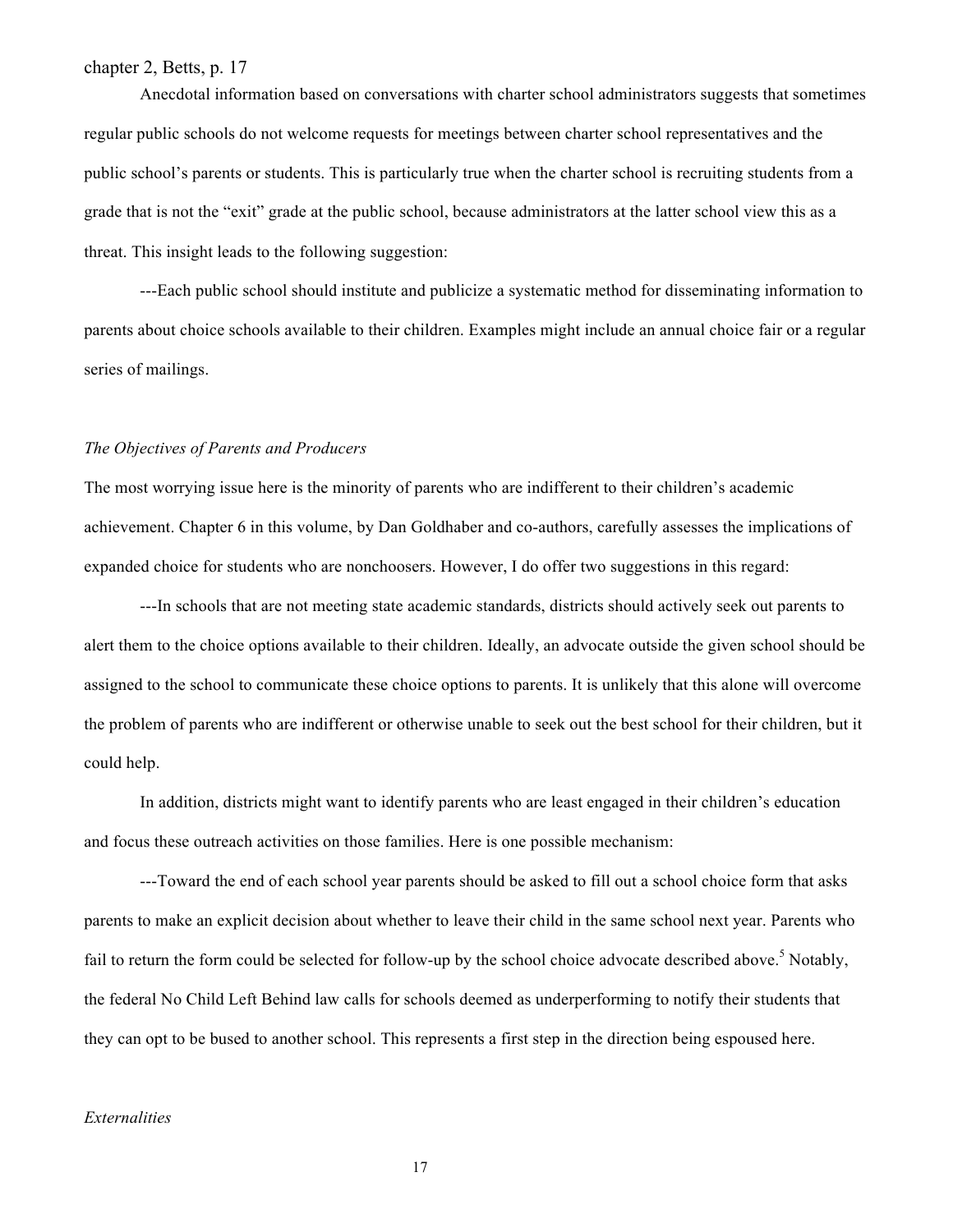If peer group effects exist, as a growing body of evidence suggests, then there is no easy solution to the issue of how a school choice system will redistribute the most highly achieving students across schools in a district. While it is certainly possible that grouping of students by achievement across schools could become more accentuated in a choice system, some of the suggestions listed earlier, such as admission lotteries, can mute the tendency for this to happen.

## **Unequal Educational Quality**

As mentioned earlier, competition produces a Pareto efficient outcome, which is a situation in which no person can be made better off without making at least one other person worse off. No resource goes wasted. This result is known to economists as the first theorem of welfare economics. While this is a salutary outcome, society typically places value not only on the total level of production but also on its distribution among consumers. It is extremely unlikely that, for instance, a school voucher program would lead to identical educational outcomes for all students. Indeed, many opponents of school choice fear that it would aggravate the existing achievement gap between various racial groups and between students who live in affluent neighborhoods and those who live in less affluent neighborhoods. The biggest reason for unequal outcomes under a choice regime is that relatively affluent families will be able to "top up" the educational voucher provided by the government, enabling their children to attend more elite private schools than will relatively disadvantaged families. In addition, families with relatively high socioeconomic status also are likely to have better information about the quality of schools than other families, which may further skew the quality of education. This problem will also afflict more conservative versions of school choice, such as charter school and open-enrollment programs.

These realizations lead to an important question: Is there any reason to think that an equitable education for all could result from the creation of a competitive market through school choice? Again, economic theory provides a distinct answer. The second theorem of welfare economics states that, subject to some technical conditions, *any* Pareto efficient outcome can result from perfect competition. What is required to shift the market from one Pareto efficient outcome to another is to change the distribution of buying power among consumers. In other words, the outcome of school choice can be quite inequitable or highly equitable. What determines the outcome is the relative amounts of resources put in the hands of each family initially.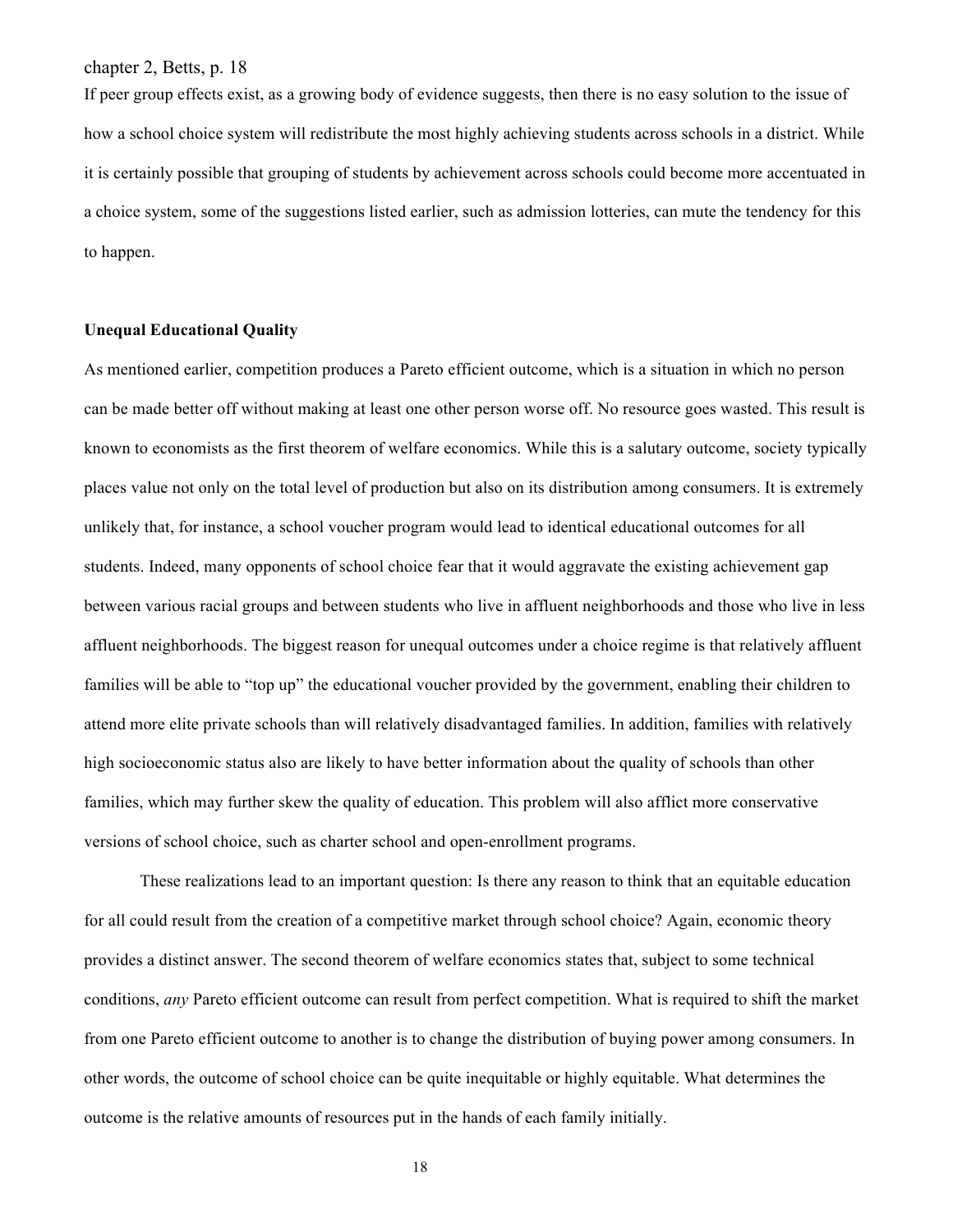One way to see this point is to examine a variant of the production possibilities frontier shown in figure 2- 1. Figure 2-3 shows a production possibilities frontier for average student achievement for students living in two different neighborhoods in a city. Suppose that neighborhood 1 is relatively disadvantaged compared to neighborhood 2. Point *A* shows the outcome in the status quo with all students attending local schools. Average achievement among students from neighborhood 1 is lower than that for students from neighborhood 2 because of the direct impact of poverty on learning opportunities, the impact of peers' achievement on learning, and the sorting of teachers between schools in the two areas.

Now, suppose that a fixed quota of seats in schools in neighborhood 2 is made available on a lottery basis to students from neighborhood 1. Through increases in peer group achievement and teacher quality, achievement of students from neighborhood 1 who attend schools in neighborhood 2 may rise. Overall, we might move from point *A* on the production possibilities frontier to point *B*: students from neighborhood 1 become much better off on average, while students from neighborhood 2 become only slightly worse off.<sup>6</sup>

Perhaps point *B* is not satisfactory to society because students from neighborhood 1 are still learning far less than students from neighborhood 2. What the second theorem of welfare economics tells us is that we could do even better, perhaps arriving at point *C,* by finding a way to reallocate "buying power" toward the families living in neighborhood 1.

Finding an exact mechanism for this reallocation of resources will prove difficult. A simple but hamfisted way to help more students from neighborhood 1 is to set quotas for students from each neighborhood who will attend a school. For instance, instead of one lottery for admissions to a choice school in neighborhood 2, there could be two lotteries, with *x* percent of admissions assigned to neighborhood 1 applicants and the rest of admissions assigned to students from neighborhood 2. In practice this could become specific, using even zip codes to define the separate lottery pools.

Other mechanisms of achieving a mix of students in each school would be to take a leaf from the recent annals of U.S. deregulation of the airwaves and environmental regulation. In both cases, auction mechanisms have been used by the U.S. government to allocate scarce resources (for instance, sections of the radio frequency and rights for factories to emit specific types of pollutants). At first glance these examples seem far afield from the issue of school choice. But imagine a system in which each school is granted rights to enroll a fixed percentage of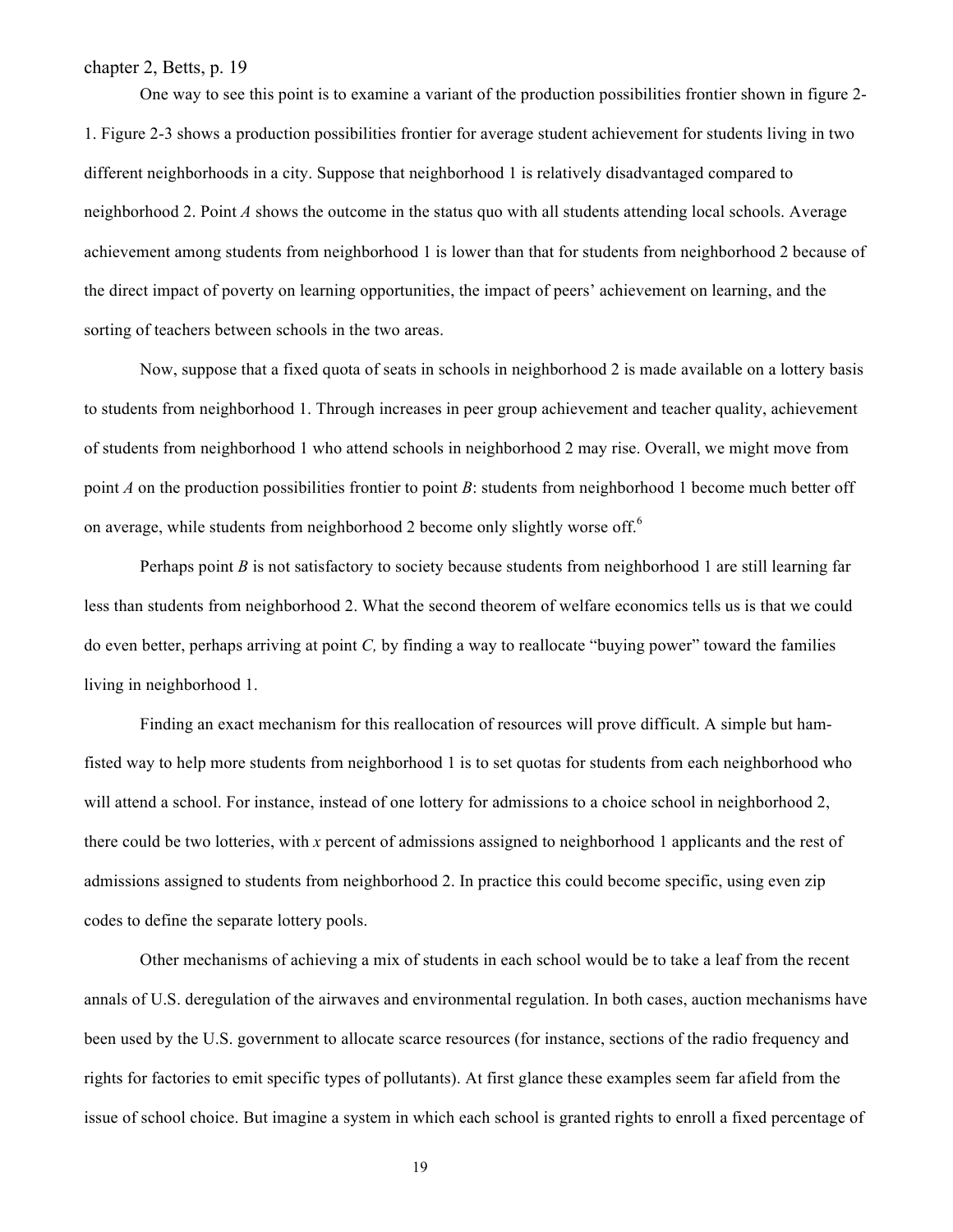students with very high achievement. These rights would be individually tradable among schools. How would this work in practice? Let's begin with a summary of a hypothetical status quo before the choice system is introduced.

Suppose, as we have seen in so many urban school districts, that high-achieving students typically come from the most affluent areas of the city and attend highly ranked schools in their local neighborhoods, while inner-city schools have far fewer highly achieving students. At the same time, the pattern seen repeatedly is that the most highly educated and experienced teachers tend to migrate to the suburban schools in the most affluent areas over time. In both of these ways, inner-city students get the short end of the stick.

Now imagine that at the start of the new school year a tradable market in enrollment rights is created. Some of the affluent schools find themselves with far too few rights to claim highly achieving students. Inner-city schools find themselves with a surplus of these rights. For example, suppose that the district average of highachieving students is 50 percent and that one particular high school has 1,000 students, of whom 600 are high achieving and 400 are low achieving. It has been granted 500 permits but needs 600. The school could avoid buying any additional permits by accepting 200 new low-achieving students who have applied from other schools to bring it to the district average of a 50--50 split. Alternatively, the school could buy 100 permits on the open market from one or more schools at which more than 50 percent of students were low achieving.

The beauty of this idea is that when an inner-city school sells a right to enroll a high-achieving student it banks the money paid by the urban school. Through competition among schools with high percentages of highachieving students, the price of each right would rise to the point at which the suburban schools are indifferent between enrolling one additional high-achieving student and buying one more right. At one extreme, then, there could be no exchange of students whatsoever. Instead, there would be an exchange of funds from schools with high-achieving students to less fortunate schools. At the other extreme, there could be no trading in rights, with high-achieving schools recruiting low-achieving students from other schools. In reality we would expect some of both: some students would leave low-scoring schools to attend high-scoring schools, and the high-scoring schools would also provide financial compensation to the low-scoring schools for refusing to enroll a fully proportionate share of low-achieving students.

The inner-city schools would receive every dollar received from the purchase of their rights. They could spend this fund on any number of academic aids, such as supplemental reading materials, after-school classes, and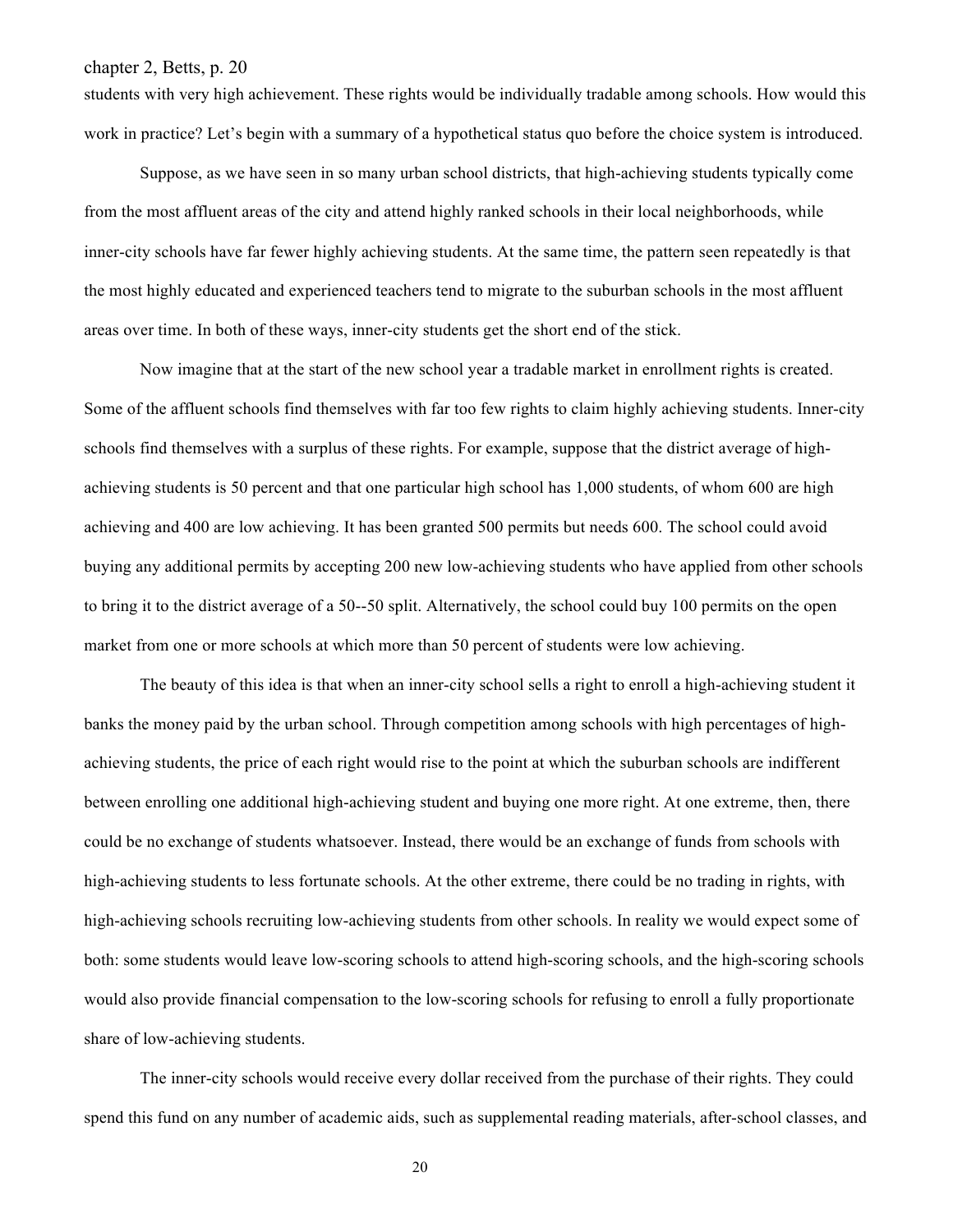instructional aides. The improved resources at the inner-city schools would, we would hope, go some way toward removing the gap in performance between inner-city and suburban schools. In turn, this might induce fewer students to leave inner-city schools and could even induce some students to leave their suburban schools for better-funded urban schools. In addition, it might attract some of the most highly experienced and educated teachers in the district back to inner-city schools from the suburban schools to which they gravitated as they gained seniority. In practice, what would likely result is that most suburban schools would opt to accept more low-achieving students from elsewhere while sacrificing some funding to pay for the right to continue to enroll an above-average percentage of high-achieving students.

There is a potentially fatal flaw in this proposal for tradable enrollment rights. Suppose that a superb school in an urban area wants to thwart a district's choice program so as to "keep the school local." It could instruct its students intentionally to perform poorly on the test used to label students as high achieving or low achieving. Then it would not come close to filling its quota of high-achieving students. In an extreme example, instead of having to buy additional enrollment rights it could fraudulently obtain surplus rights by qualifying as an underperforming school and then sell its surplus rights to other schools. So it would keep its high-achieving students and unethically make a profit at the same time!

Two solutions to this form of cheating are evident. First, if these test scores matter to students and school administrators for other reasons, then it becomes less likely that administrators will encourage students to perform poorly and even less likely that individual students will play along. For example, in California, as in many other states, high school students will soon have to pass a high school exit examination in order to graduate from high school. Neither administrators nor students will want bad outcomes on this test. Similarly, some states' accountability systems and the federal No Child Left Behind law impose sanctions on schools that underperform. In some cases, states have also created financial carrots for teachers and administrators to reward high performance or gains in performance on the state test. Typically, these sanctions and rewards are quite weak, but they could mitigate the temptation for school administrators and teachers to discourage student effort on the state test. Furthermore, in California strong individual student performance in grades 9 through 11 up to 2002 earned students college scholarships, providing a direct incentive to at least some students to take the state tests seriously.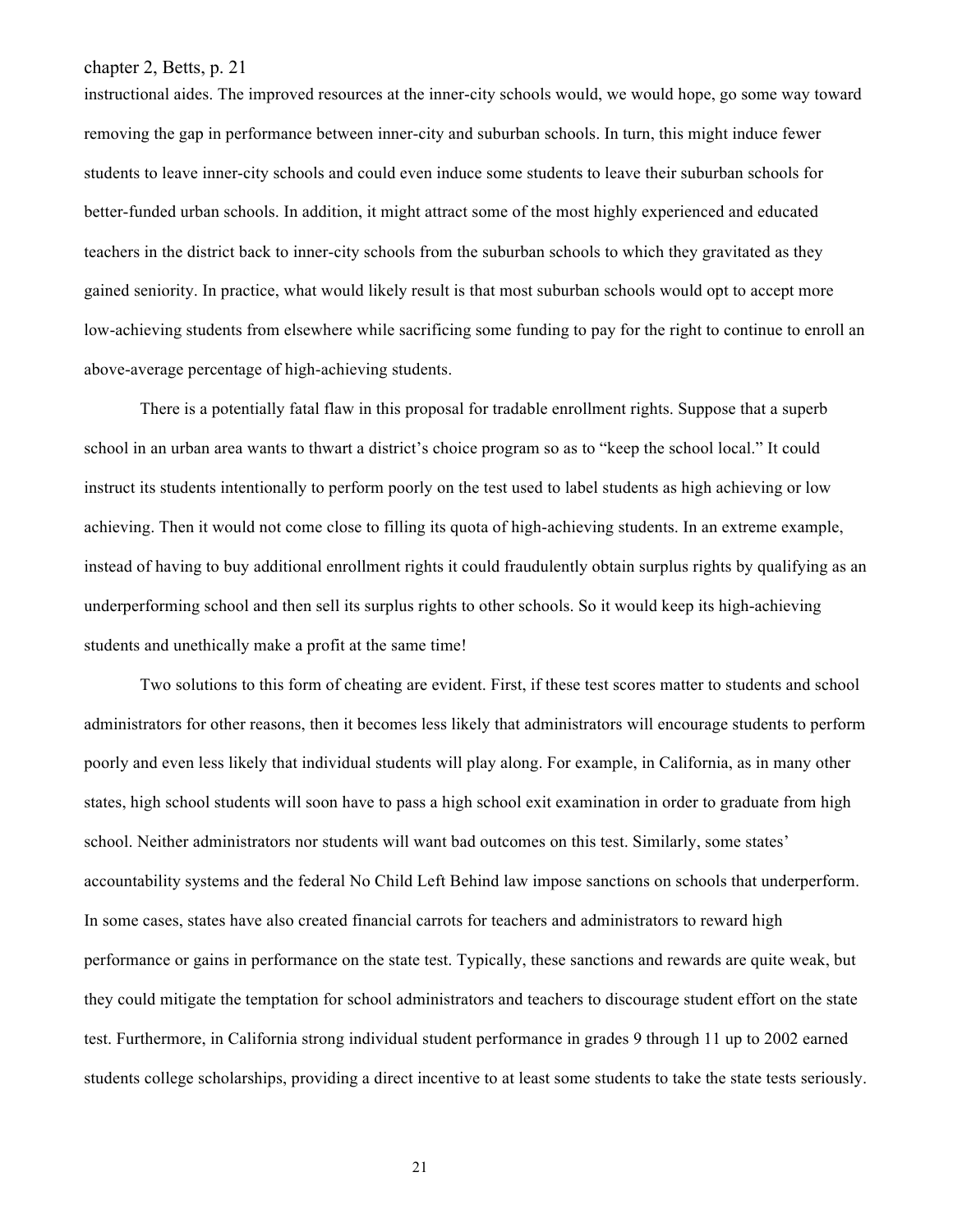$<sup>7</sup>$  In a similar vein, Georgia offers its HOPE scholarships to high school graduates who maintained a GPA of at</sup> least 3.0, or B, in core subjects in high school.

Financial incentives may not be enough to prevent schools from attempting to mislabel students as low achieving. A more bulletproof solution technically is to assign tradable enrollment rights using some characteristic of students that is less manipulable. For instance, each school could receive permits to enroll the district average percentage of students who are not eligible for lunch assistance. Those schools with almost no students eligible for lunch assistance would have to bus disadvantaged students in, pay inner-city schools for their excess permits, or a combination of both. Other alternatives include using parental education or even student race as a proxy for achievement. While these student characteristics are less susceptible to manipulation, it is clearly much more politically intractable to allow schools to sell enrollment rights for "rich students" or even more explosively, students of a given race. For these reasons, classifying students by their achievement levels, on tests that matter, may prove a more realistic if still imperfect solution.

A closely related concern is that even if schools do not cheat by encouraging students to perform poorly on tests the first year, they still have an incentive to encourage students not to improve much over time. After all, a school that initially has mediocre test scores and that then works hard to improve student achievement would suddenly have to buy permits to keep its students whose scores had improved. This is a rather perverse incentive. One solution that would work well for high schools and middle schools is that the district would categorize students as high achieving or low achieving based on a battery of test scores in the students' final year in the feeder school before he or she graduated to middle or high school. Solutions for elementary schools are less obvious. Here, perhaps pretests of cognitive development given by the district when the students begin elementary school would reduce a school's opportunity to manipulate skills downward.

A final concern with this market for enrollment rights is that the sellers of rights (the schools with belowaverage percentages of high-achieving students) may have an incentive to collude, just as energy producers apparently conspired in 2000 to restrict natural gas and electricity supplies to California, thereby driving prices sky-high. Drawing a lesson from this attempt at energy deregulation gone awry, the school district could set a cap on the maximum price for which a single enrollment right could sell. One way to do this is to tell high-achieving schools that they can either buy the required number of permits on the open market or pay a fine of, say, \$500 for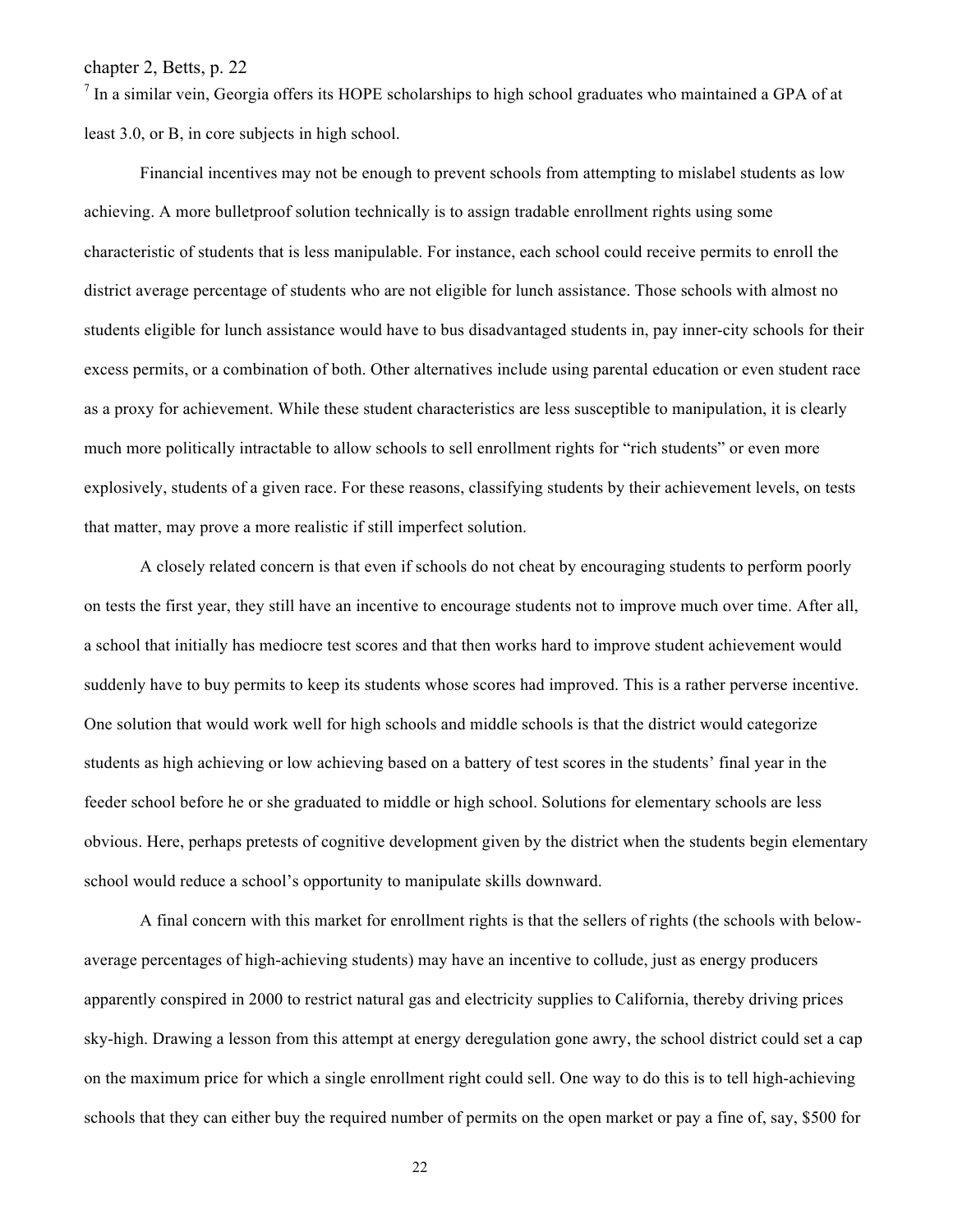each high-achieving student lacking a permit. This penalty would guarantee that no school would be willing to pay more than \$500 for an enrollment right. The proceeds from any penalties paid could be spread across all schools equally or used to subsidize the busing programs that school choice would require. An advantage of the tradable permits proposal over the quotas idea is that the former would shift money from schools with a larger share of high-achieving students to schools with fewer high-achieving students. This transfer of cash would mitigate the concerns many have that choice will hurt students who continue to attend failing schools.

Both of these proposals, quotas combined with lotteries and an interschool market, may appear to some readers to be monstrously radical notions that bear some resemblance to Jonathan Swift's "A Modest Proposal," without Swift's tongue-in-cheek delivery. But in the case of both quotas and markets for tradable enrollment rights the goal is the same: to improve outcomes for the least advantaged students in a school district through a choice mechanism. Moreover, flavors of at least the first proposal already exist. The federal No Child Left Behind legislation calls for schools that states identify as failing for two consecutive years to allow some of their students to be bused at public expense to better schools. In this plan, the low-achieving students have the first right to transfer out of their school. Similarly, lotteries have become a common way to admit students to charter schools, and in California state law requires this in cases where charter schools are oversubscribed.

### **Concluding Remarks**

This chapter lays out the theoretical justification for school choice by tracing the logic behind the economic model of perfect competition and explaining why competition leads to a first-best efficient outcome. It then assesses numerous ways in which school choice systems might violate the assumptions needed for perfect competition to work. It will take real-world policy experiments to understand whether these potential problems are mere flies in the ointment or quite severe barriers to school choice programs. Each of these potential obstacles to school choice is addressed and steps are offered that policymakers might take to mitigate these problems.

It seems apparent that it will not be possible to remove all of the inherent tensions in school choice. For instance, school choice will probably create greater heterogeneity in teaching styles and curriculum than currently exists, and this balkanization of the "market" for education stands in direct opposition to the idea that school choice will improve schools through large numbers of schools competing to produce a homogeneous service.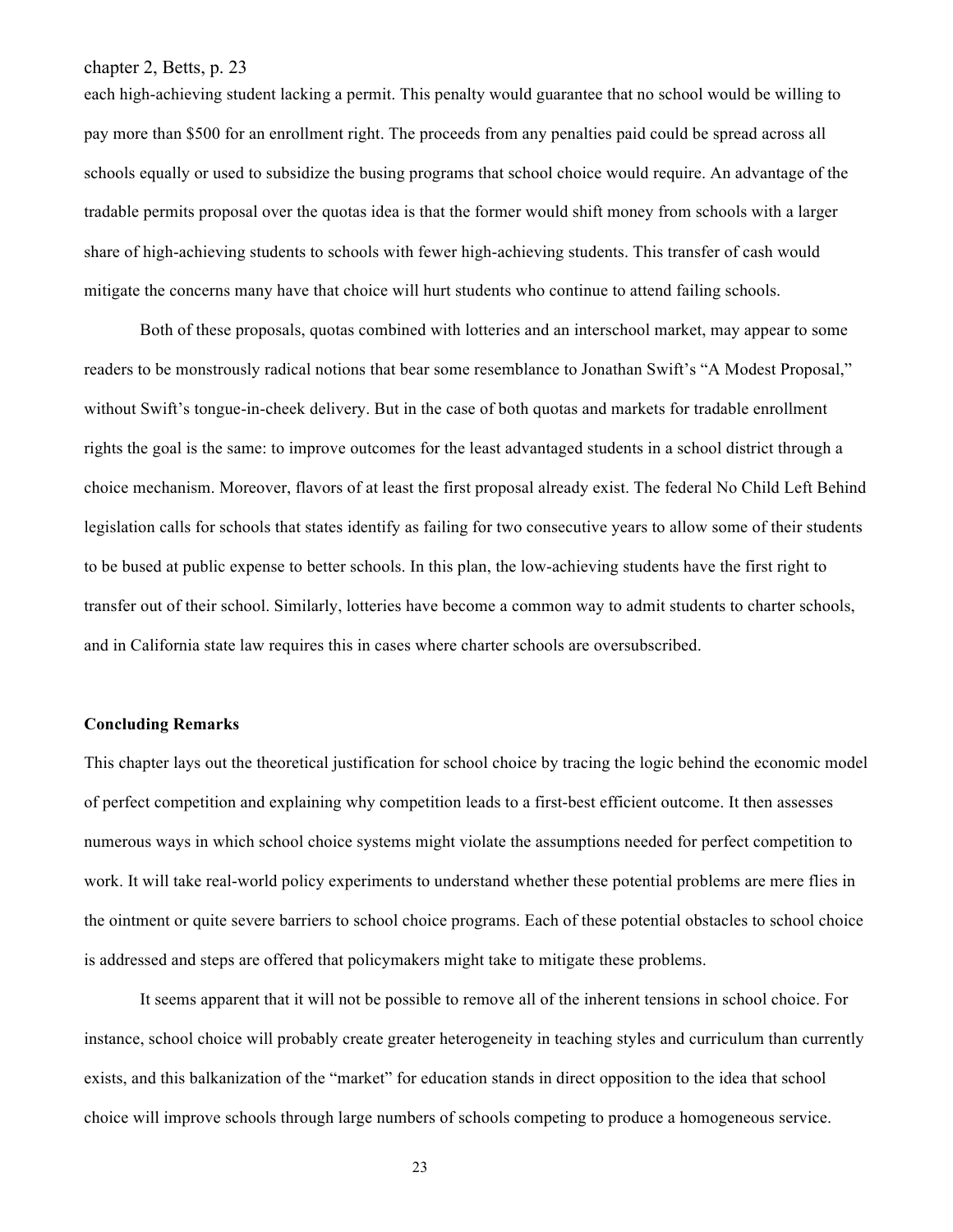There is also a tension between the goal of increasing the number and range of schools available to each student and the goal of reducing the large achievement gap between disadvantaged and more affluent students and among racial and ethnic groups. However, as the penultimate section indicates, with a few technical restrictions competitive forces can produce any Pareto efficient outcome policymakers seek, whether equal or unequal, depending on the initial distribution of buying power among consumers. Therefore, those who are concerned that choice will widen existing inequalities in outcomes should favor choice programs that level the playing field in favor of the poor. Two ways of achieving this in some part are either to set geographic or other quotas for each school's student body or to use more sophisticated market mechanisms that force schools in more affluent areas to compensate schools in less affluent areas for the right to enroll above-average shares of high-achieving students.

Neither of these tensions can be resolved completely, but careful implementation, perhaps using some of the suggestions outlined here, might alleviate these and other negative consequences that could accompany a system of school choice.

Finally, it seems clear from the above analysis that unregulated school choice is not consistent with good public policy. We have consumer protection laws and government oversight in all sorts of markets; the market for schools should not be an exception to this rule.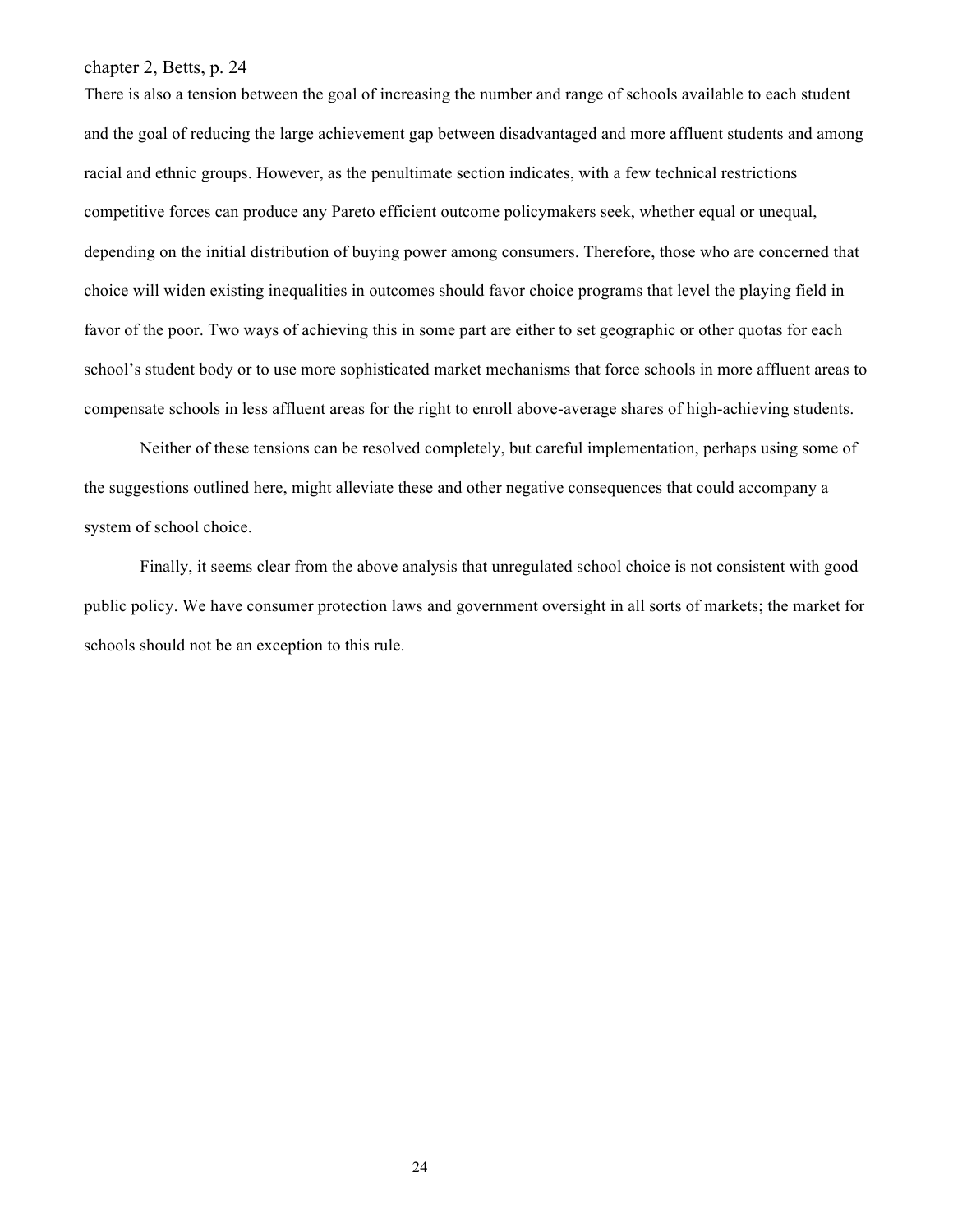



Language Achievement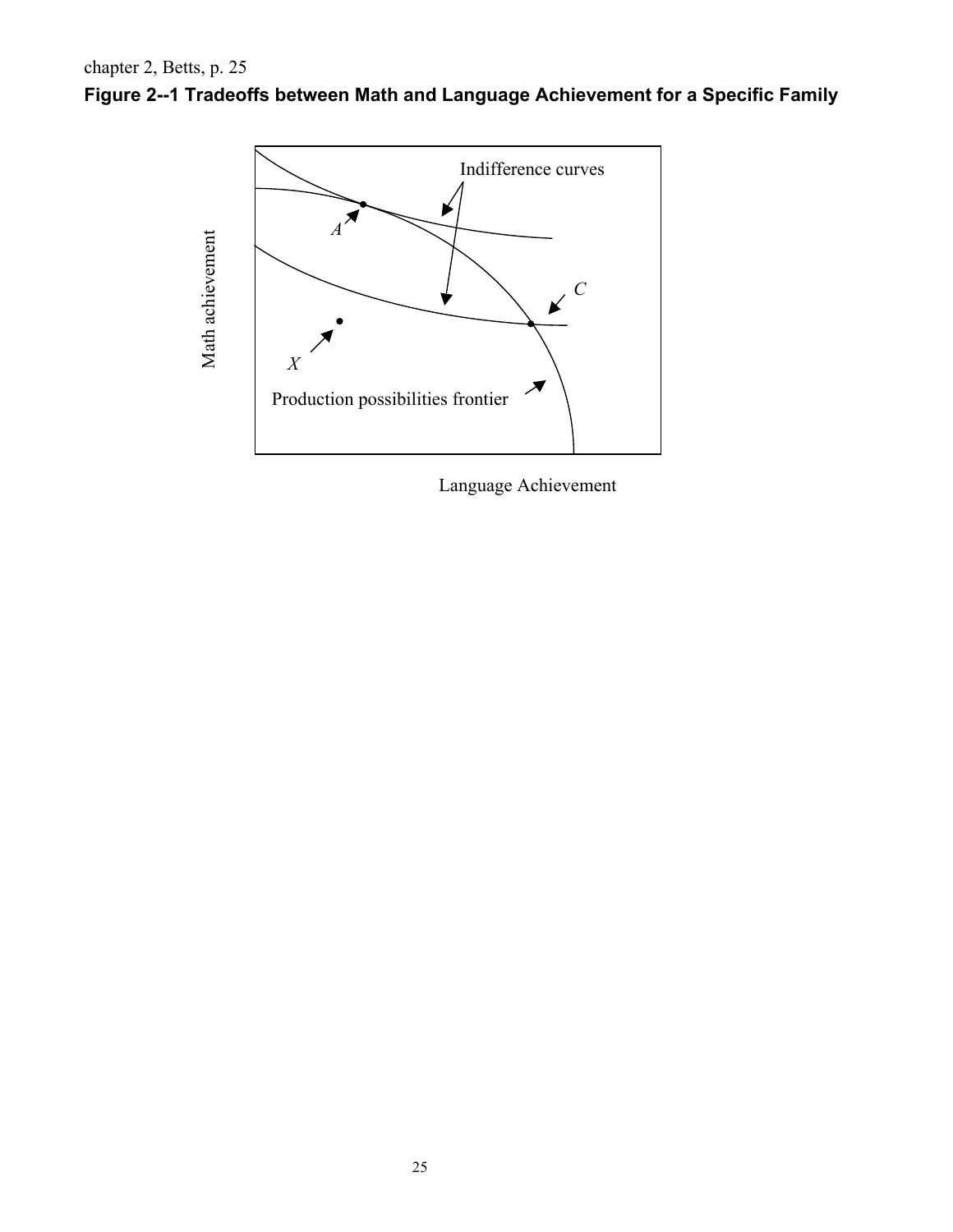**Figure 2--2 Tradeoffs between Math and Language Achievement with Heterogeneous Tastes for Education**



Language achievement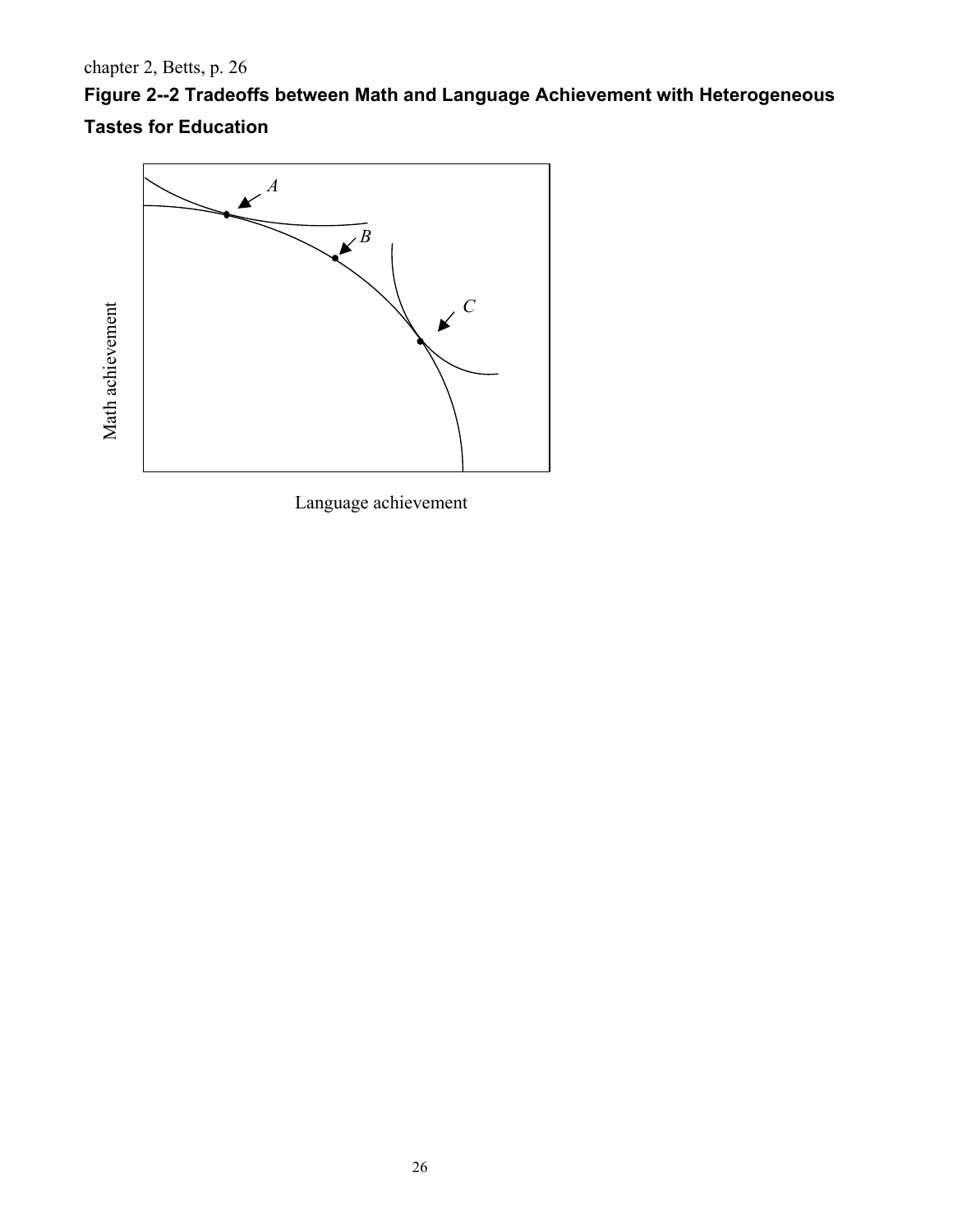**Figure 2--3 Tradeoffs between Average Achievement of Students Living in Neighborhoods 1 and 2, with and without Choice**



Neighborhood 2 achievement (more affluent area)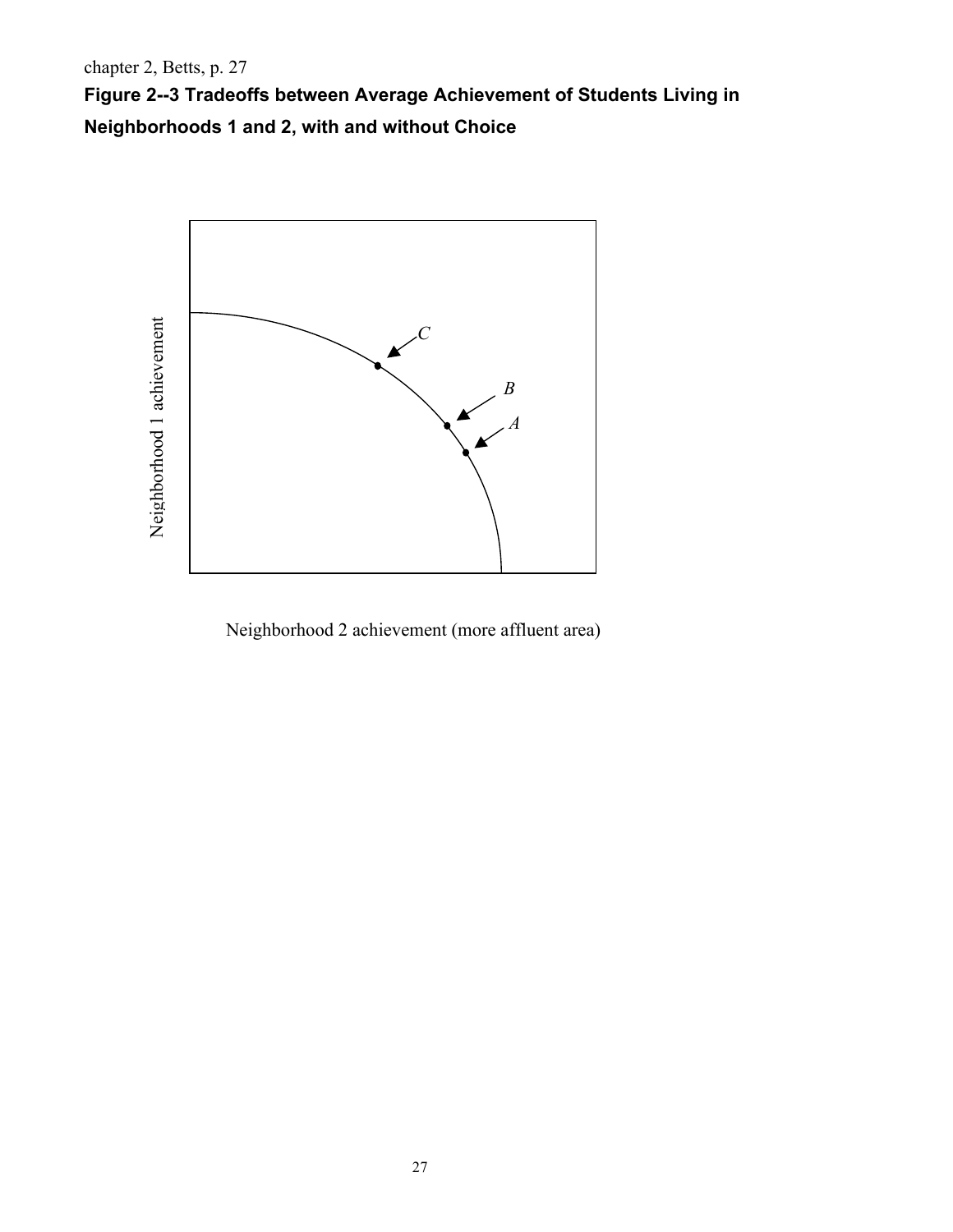$\overline{a}$ 

1. The textbook example of a negative externality is a firm that pollutes water, worsening outcomes for both firms and consumers who are located downstream.

2. These curves are U-shaped, indicating that if a child's achievement in one domain is very low, the family would not be willing to see the child's achievement in that domain fall any further unless achievement in the other domain rose by a very large amount to compensate.

3. In addition, in some important senses, teachers' unions affect districts' spending decisions. For instance, see Julian R. Betts, Kim Rueben, and Anne Danenberg, *Equal Resources, Equal Outcomes? The Distribution of School Resources and Student Achievement in California* (San Francisco: Public Policy Institute of California, 2000). These authors find examples of teachers' collective bargaining agreements in major California school districts that set limits on class size, that restrict how teachers are allocated across schools, and of course that set teachers' pay. As a co-monopolist, teachers' unions have distinct incentives to place restrictions on both the price and quantity of teachers, which on the whole will increase the cost of education beyond what would be seen in a fully competitive system with many independent producers.

4. See for instance Caroline Hoxby, "Peer Effects in the Classroom: Learning from Gender and Race Variation," Working Paper 8502 (Cambridge, Mass.: National Bureau of Economic Research, 2000); Eric A. Hanushek and others, "Does Peer Ability Affect Student Achievement?" Working Paper 8502 (Cambridge, Mass.: National Bureau of Economic Research, 2001); Julian R. Betts, Andrew Zau, and Lorien Rice, *Determinants of Student Achievement: New Evidence from San Dieg*, (San Francisco: Public Policy Institute of California, 2003).

5. I thank Rick Hess for this suggestion.

6. This simple example assumes something like a zero-sum game, in which students in more affluent areas can only lose from school choice. This is certainly a possibility that policymakers must consider when designing school choice systems that must meet a political litmus test. What is missing from this example is the possibility that school choice could enhance the quality of all schools in all neighborhoods, through the competitive effects discussed earlier.